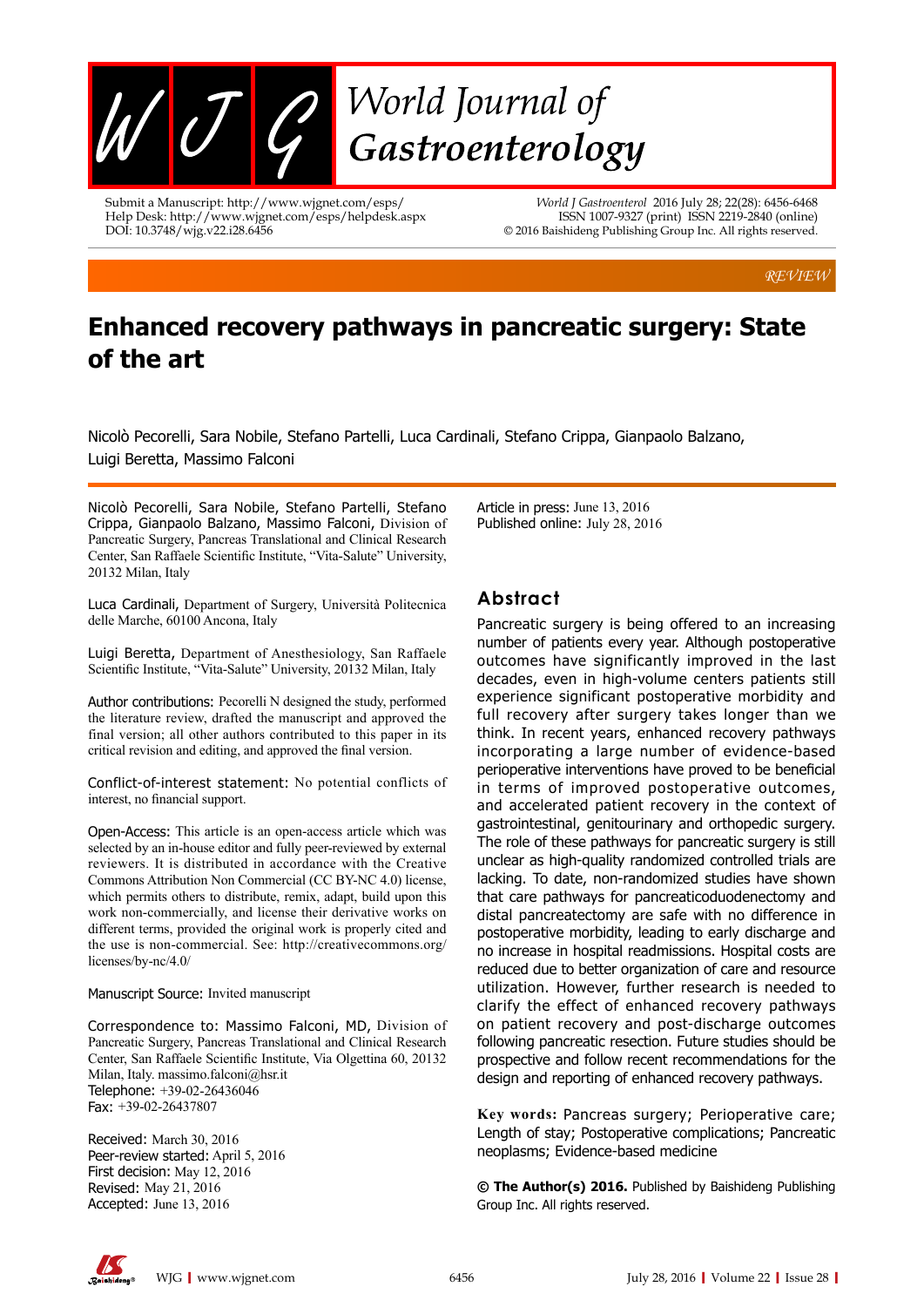**Core tip:** In this study, we reviewed the available literature for enhanced recovery pathways in pancreatic surgery with a special focus on the evidence underlying specific perioperative interventions implemented in this surgical subspecialty and on postoperative outcomes. Although the quality of available studies is suboptimal, enhanced recovery proved to be safe and has the potential to reduce postoperative length of stay and costs after pancreatic resection. No evidence is available regarding post-discharge outcomes and patient functional recovery. Further research is needed to clarify the impact of care pathways on patient recovery after pancreatic surgery.

Pecorelli N, Nobile S, Partelli S, Cardinali L, Crippa S, Balzano G, Beretta L, Falconi M. Enhanced recovery pathways in pancreatic surgery: State of the art. *World J Gastroenterol* 2016; 22(28): 6456-6468 Available from: URL: http://www.wjgnet. com/1007-9327/full/v22/i28/6456.htm DOI: http://dx.doi. org/10.3748/wjg.v22.i28.6456

## **INTRODUCTION**

The number of patients undergoing pancreatic surgery has increased dramatically in the last decades $[1]$ . At the same time, outcomes have improved. Postoperative mortality rates have decreased from nearly 20% in the 1980s<sup>[2]</sup> to 1%-2% thanks to centralization policies<sup>[3]</sup>, advances in surgical technique, perioperative care and multidisciplinary management of complications $[4]$ . However, even in high-volume centers (*i.e*., institutions performing more than 15-20 pancreatic resections per year) $[3]$  patients still experience significant postoperative morbidity<sup>[5]</sup> and full recovery after surgery takes longer than we think<sup>[6]</sup>. Recent studies found that patients undergoing pancreatic cancer resection take around 6 mo to return to their preoperative quality of life<sup>[7]</sup>. This finding suggests that an effort should be made to improve perioperative care and support patients in their recovery with the aim to reduce postoperative disability. In addition, considering that most of these patients receive surgery for cancer, it should be kept in mind that returning to a valid functional capacity status is also an essential prerequisite to face adjuvant chemotherapy, which is now a mainstay of pancreatic cancer treatment.

Around 20 years ago, a Danish group lead by Henrik Kehlet reported on a series of nine colonic surgery patients that were treated with a multimodal intervention program including epidural analgesia, early oral nutrition and mobilization<sup>[8]</sup>. This represented the first step in the development of so-called fast-track programs, which later evolved in what are currently known as enhanced recovery pathways (ERPs). ERPs are standardized, multimodal, multidisciplinary care plans that integrate various evidence-based interventions in the perioperative period. Their main goal is to facilitate recovery by attenuating the metabolic surgical stress response and limiting postoperative organ dysfunction through multiple pharmacological, nutritional and physical approaches<sup>[9]</sup>. Moreover, ERPs aim to better organize care for patients undergoing a particular procedure, and thereby contribute to reducing unwanted variability in care processes and outcomes. A meta-analysis of 38 randomized trials across multiple specialties concluded that ERPs reduced the risk of complications by about 30% and were associated with reduced hospital stay by about 1 d overall<sup>[10]</sup>. The impact was consistent across specialties, which included colorectal, upper GI, genitourinary, thoracic and joint surgery.

In this review we will first discuss the specific elements included in ERPs for pancreatic surgery. We will then describe the evidence accumulated so far on the effect of enhanced recovery on postoperative outcomes following pancreatectomy, and finally we will suggest future directions in this field of research.

## **CHARACTERISTICS OF AN ENHANCED RECOVERY PATHWAY FOR PANCREATIC SURGERY**

In 2012 the Enhanced Recovery After Surgery (ERAS®) Society drafted guidelines for perioperative care for patients undergoing pancreaticoduodenectomy  $(PD)^{[11]}$ . The body of evidence for many ERP interventions was in large part extrapolated from studies in other fields of gastrointestinal surgery, mainly colorectal. Following the GRADE Working Group quidelines<sup>[12]</sup>, recommendations were based on quality of evidence but also on the balance between desirable and undesirable effects; and on values and preferences. Accordingly, in certain cases, strong recommendations were reached from low-quality data and *vice versa*. Table 1 summarizes the specific elements that should be included in ERPs for PD according to the ERAS<sup>®</sup> Society guidelines. We will now provide an explanation for specific items of interest in the preoperative, intraoperative and postoperative settings.

## *Patient education and engagement*

Preparing patients and their caregivers before surgery is fundamental. Patient should be informed about how they should get ready for surgery, what to expect on the day of surgery, and they should receive objectives for each postoperative day including instructions about their drains, infusions, diet and mobilization. Patients should be encouraged to play an active role in their recovery. In fact, patient knowledge and engagement have the potential to improve adherence to ERP elements, and it has been shown to reduce hospital stay, improve pain control and increase patient satisfaction $[13]$ . The format and the way education is delivered

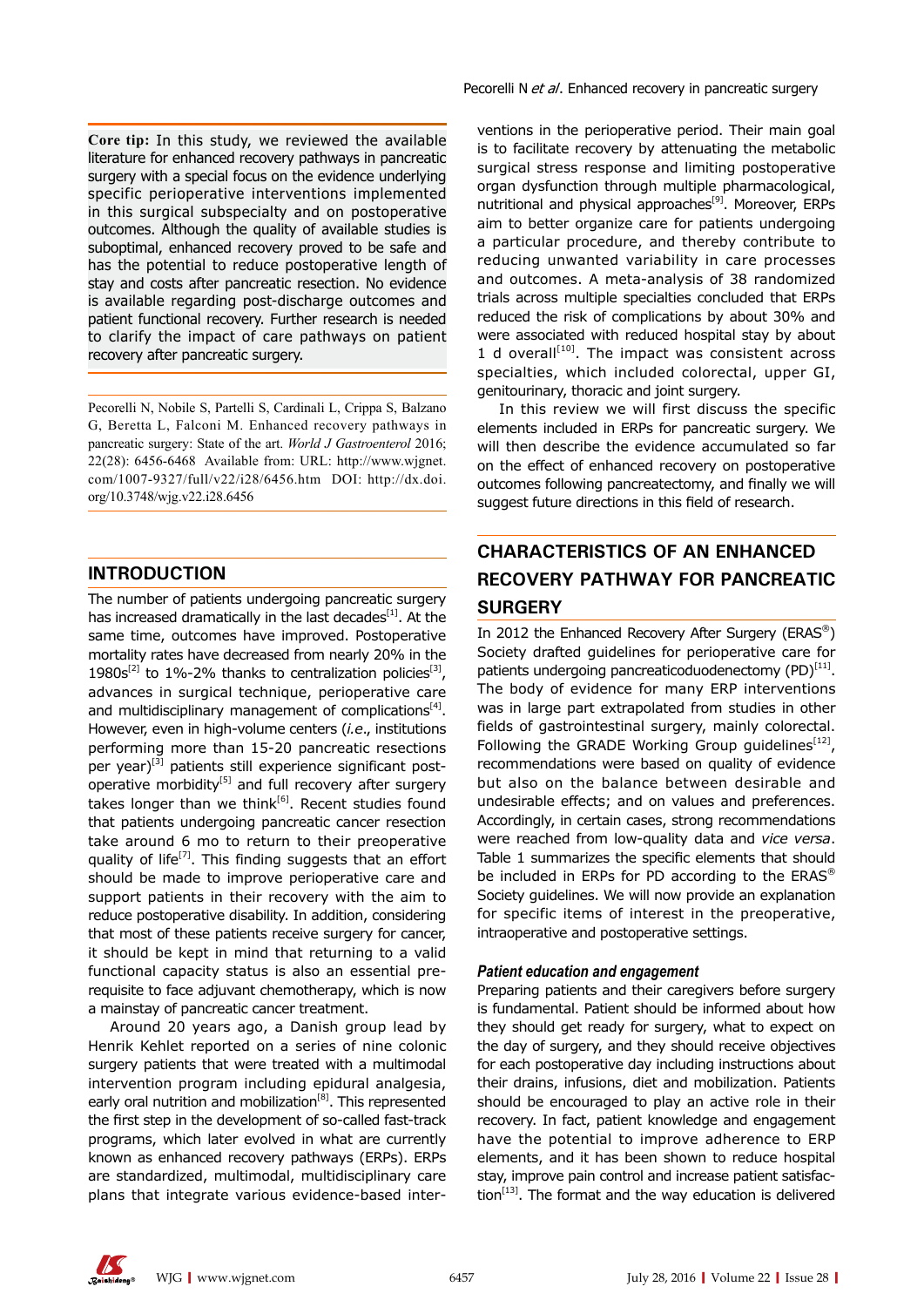| Table 1 Enhanced recovery pathway interventions for pancreatic surgery |                                                                                                             |  |  |  |  |  |  |
|------------------------------------------------------------------------|-------------------------------------------------------------------------------------------------------------|--|--|--|--|--|--|
| Element                                                                | <b>Description</b>                                                                                          |  |  |  |  |  |  |
| Preoperative                                                           |                                                                                                             |  |  |  |  |  |  |
| Patient education                                                      | Dedicated counseling providing patients with information and goals for recovery                             |  |  |  |  |  |  |
| Optimization of organ dysfunction                                      | Optimization of patient comorbidities and patient conditioning                                              |  |  |  |  |  |  |
| Oral immunonutrition                                                   | Oral immunonutrients should be taken for 5-7 d prior to surgery                                             |  |  |  |  |  |  |
| Selective biliary drainage                                             | Endoscopic biliary drainage only indicated if serum bilirubin $> 14.5$ mg/dL, in case of cholangitis or     |  |  |  |  |  |  |
|                                                                        | planned neoadjuvant treatment                                                                               |  |  |  |  |  |  |
| Avoid mechanical bowel preparation                                     | Oral bowel preparation should not be used                                                                   |  |  |  |  |  |  |
| Minimize fasting                                                       | Intake of clear fluids up to 2 h before anesthesia, and solid food until 6 h before.                        |  |  |  |  |  |  |
| Carbohydrate loading                                                   | A carbohydrate drink should be given the morning before surgery                                             |  |  |  |  |  |  |
| Intraoperative                                                         |                                                                                                             |  |  |  |  |  |  |
| Thromboembolic disease prophylaxis                                     | Low molecular weight heparin should be administered                                                         |  |  |  |  |  |  |
| Antimicrobial prophylaxis                                              | Antibiotic prophylaxis should start 30-60 min before incision                                               |  |  |  |  |  |  |
| Epidural and opioid sparing analgesia                                  | Avoid opioids. Multimodal analgesia including thoracic epidural analgesia, acetaminophen, NSAIDs.           |  |  |  |  |  |  |
|                                                                        | Early transition to oral analgesics                                                                         |  |  |  |  |  |  |
| PONV prophylaxis                                                       | Multimodal nausea and vomit prophylaxis                                                                     |  |  |  |  |  |  |
| Avoid hypothermia                                                      | Active cutaneous warming                                                                                    |  |  |  |  |  |  |
| Balanced intravenous infusions                                         | Avoid fluid overload. Maintain near-zero fluid balance. Potential benefit in the use of goal directed fluid |  |  |  |  |  |  |
|                                                                        | therapy.                                                                                                    |  |  |  |  |  |  |
| Postoperative                                                          |                                                                                                             |  |  |  |  |  |  |
| Avoid nasogastric intubation                                           | Nasogastric tube should be removed at the end of surgery                                                    |  |  |  |  |  |  |
| Glycemic control                                                       | Avoid hyperglycemia with frequent blood sugar monitoring and insulin infusion when necessary                |  |  |  |  |  |  |
| Early removal of urinary drainage                                      | Bladder catheter should be removed within postoperative day 2                                               |  |  |  |  |  |  |
| Early removal of perianastomotic drain                                 | Early drain removal in patients at low risk for pancreatic fistula                                          |  |  |  |  |  |  |
| Early oral feeding                                                     | Patients should be allowed a normal diet without restrictions as tolerated                                  |  |  |  |  |  |  |
| Gastrointestinal stimulation                                           | Oral laxative and chewing-gum should be started early after surgery                                         |  |  |  |  |  |  |
| Early stop of intravenous infusions                                    | Intravenous fluids should be stopped as soon as patients are able to tolerate oral liquids                  |  |  |  |  |  |  |
| Early mobilization                                                     | Scheduled active mobilization should start from postoperative day 1                                         |  |  |  |  |  |  |
| Audit                                                                  | Systematic audit on care processes and outcomes                                                             |  |  |  |  |  |  |

NSAID: Non-steroidal anti-inflammatory drugs; PONV: Postoperative nausea and vomit.

can influence the patient's ability to retain information and act accordingly<sup>[14]</sup>. Written or multimedia information have been shown to have a significant advantage on oral communication alone as information are often forgotten by patients $^{[15]}$ .

### *Optimization of organ dysfunction*

Preoperative optimization aims at improving patient physiologic reserve to better tolerate the incoming stress of surgery. Patients at higher risk for postoperative morbidity such as elderly, frail and patients with severe comorbidities should be evaluated in a multidisciplinary setting<sup>[16]</sup>. There is preliminary evidence in colorectal surgery that patients may benefit from prehabilitation programs focusing on improving co-existing morbid conditions and delivering effective nutritional therapy and physical exercise<sup>[17]</sup>. A relevant proportion of patients undergoing pancreatic resection are elderly cancer patients with multiple comorbidities. Thus it can be speculated that this specific surgical population may particularly benefit from this approach.

### *Preoperative biliary drainage*

Biliary drainage in patients with jaundice should not be routinely performed as it may increase the risk of serious adverse events, which are related to the drainage procedure<sup>[18]</sup>. In a recent RCT including patients with serum bilirubin concentrations < 14.6 mg/dL, preoperative endoscopic biliary drainage

showed higher morbidity compared to patients undergoing upfront surgery $[19]$ . Patients candidate to neoadjuvant treatment or experiencing a cholangitis represent an exception. It is still unclear if patients with higher bilirubin levels actually benefit from preoperative drainage.

#### *Preoperative fasting and carbohydrate loading*

Traditionally patients have been kept fasting from midnight to prevent the risk of aspiration of gastric contents at induction of anesthesia. This leads to dehydration and increases insulin resistance triggering a catabolic state<sup>[20]</sup>, which is one of the main mechanisms responsible for poor surgical outcomes<sup>[21]</sup>. It has been almost 20 years that anesthesia societies worldwide started to recommend a 6 h fast for solids, and allow oral intake of clear fluids up to 2 h before surgery, as it does not increase the risk of aspiration in healthy adults undergoing elective procedures<sup>[22]</sup>. The administration of a carbohydrate-rich drink before surgery (50 g, 2-3 h preoperatively) can increase insulin sensitivity $[23]$ , and shift cellular metabolism to a more anabolic state<sup>[20]</sup>. A recent Cochrane review found only a slight reduction of postoperative hospital stay but no difference in complications or other outcomes when compared to placebo fluids $[24]$ . In patients undergoing PD, a double-blind placebocontrolled randomized clinical trial showed that carbohydrate-rich drinks can be safely administered,

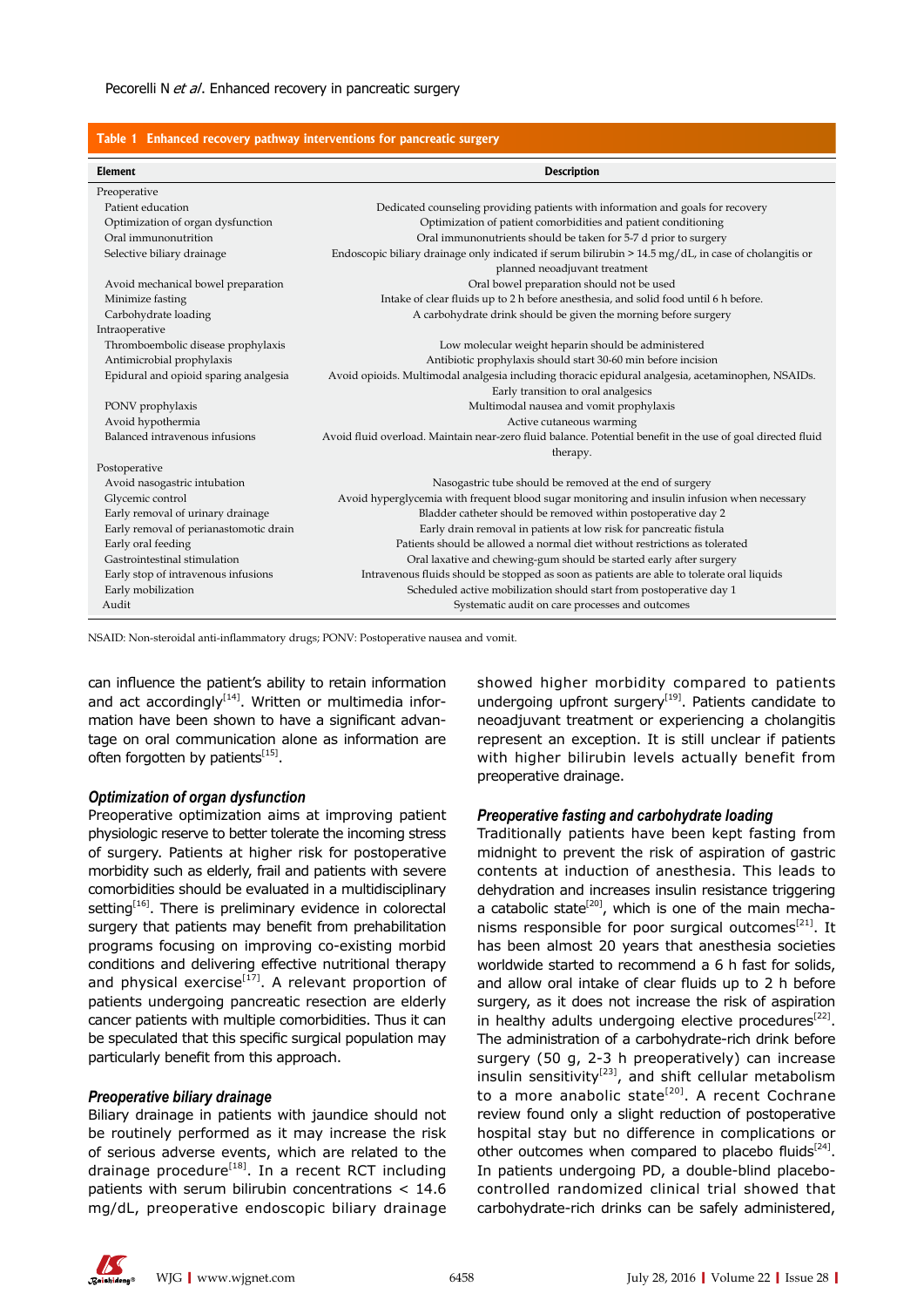as the residual gastric volume at anesthesia induction was similar between the carbohydrate drink and placebo groups $^{[25]}$ .

### *Multimodal analgesia*

A multimodal approach for analgesia is the best strategy to obtain optimal pain control and enable patient recovery. A key element is neuraxial blockade *via* thoracic epidural analgesia, which provides excellent analgesia and is associated with reduced surgical stress response<sup>[26]</sup>. Epidurals in major open surgery have been shown to reduce morbidity, especially respiratory complications, and facilitate recovery of bowel function compared to systemic opioids $[27]$ . A retrospective study by Pratt et al<sup>[28]</sup> raised concern that epidural in pancreatic surgery may be associated with increased major complications linked to the common occurrence of postoperative hypotension that may lead to anastomotic failure and increased fluid administration in response. No other study has confirmed these findings and epidurals are still considered the "gold standard". In the event of epidural-related hypotension due to vasodilatation, vasopressors should be considered to avoid fluid overload<sup>[29]</sup>. In addition, acetaminophen and nonsteroidal anti-inflammatory drugs (NSAIDs) should be prescribed routinely to aid in epidural analgesia withdrawal and early transition to oral analgesics to promote patient mobilization. Opioids are given only if adequate analgesia (Visual Analogue Scale for pain < 4/10) is not obtained with all of the above.

#### *Postoperative nausea and vomiting prophylaxis*

Although no specific trial has specifically investigated postoperative nausea and vomiting (PONV) prophylaxis strategies in pancreatic surgery, it is evident that nausea and vomit early after surgery impair the return to oral nutrition, and mobilization. Ideally, patients should be screened for PONV risk factors using a simple risk calculator like the Apfel score<sup>[30]</sup>. PONV prophylaxis begins during surgery and continues in the first hours postoperatively. A tailored strategy with multiple modalities and agents should be used in patients at high and moderate ris $k^{[31]}$ . Common prophylactic interventions during surgery include the use of total intravenous anesthesia (TIVA) with minimization of volatile anesthetics, and the use of loco-regional anesthesia techniques to spare systemic opioids. In addition, prophylaxis protocols include the administration of corticosteroids (*e.g*., dexamethasone) after induction of general anesthesia, and 5-HT3 receptor antagonists (*e.g.*, Ondansetron) or butyrophenones (*e.g*., Droperidol) at the end of surgery.

#### *Balanced intravenous infusions*

Administering the optimal amount of fluids during and after surgery has the goal to maintain euvolemia and avoid both organ hypo- and hyper-perfusion. Salt and water overload significantly increase the complication rate and delay bowel function<sup>[32]</sup>. However, it is not the restriction in fluid administration but the "near zero" fluid balance that should be achieved, as this has been showed to improve outcomes in major open abdominal surgery<sup>[33]</sup>. Patients in ERPs usually require less maintenance fluids as they avoid prolonged fasting and bowel preparation thus have minimal deficits to be replaced $[34]$ . Pancreatectomy is usually associated with large volume depletion and considerable blood loss, which makes it more difficult to achieve a correct balance. Several noninvasive devices providing continuous cardiac performance measures are available and can be used to tailor fluid management. Overall, their use reduces complications after major surgery<sup>[35]</sup>. Cannesson *et al*[36] recently implemented a goal directed fluid therapy (GDFT) algorithm in major surgery patients including 94 undergoing pancreatectomy, and found that GDFT significantly decreased complications and reduced length of hospital stay (LOS) by 18%. Although evidence for this approach is still preliminary, the use of monitoring devices to tailor fluid therapy should be encouraged particularly in high-risk patients (*e.g*., patients with multiple comorbid diseases or candidate to multivisceral resection or complex vascular reconstructions).

Postoperatively, intravenous fluids should be discontinued when patients are able to drink enough liquids. After pancreatectomy in an ERP, oral fluid intake is usually started on the first day after surgery and the drip may be heplocked within 48-72 h after surgery depending on patient symptoms and tolerance of oral intake.

#### *Perianastomotic drain*

The use of an abdominal drainage in pancreatic surgery has been traditionally advocated as it is thought to minimize the consequences of a pancreatic fistula and allow a conservative management of this complication. In contrast, in other abdominal surgery contexts, drains have been abandoned as they have been associated with increased risk of drain-related infectious complications and prolonged hospital stay $[37]$ . Currently, the routine use of a perianastomotic drain during pancreatic resection has been challenged<sup>[38]</sup>. However, a recent multicenter randomized controlled trial investigating the use of a closed-suction intraperitoneal drain *vs* no drain was stopped early because of an increase in 90-d mortality in the group of PD patients without drain<sup>[39]</sup>. Thus, it clearly provided level I evidence that a concept of routine non-drainage in all cases after PD is not safe and should be abandoned. Nonetheless, further research is warranted to assess the possibility of selective drainage only in patients with a high-risk of developing pancreatic leak (*e.g*., soft pancreatic texture and small duct). Evidence for distal pancreatectomy is currently lacking.

Concerning the timing of removal of the periana-

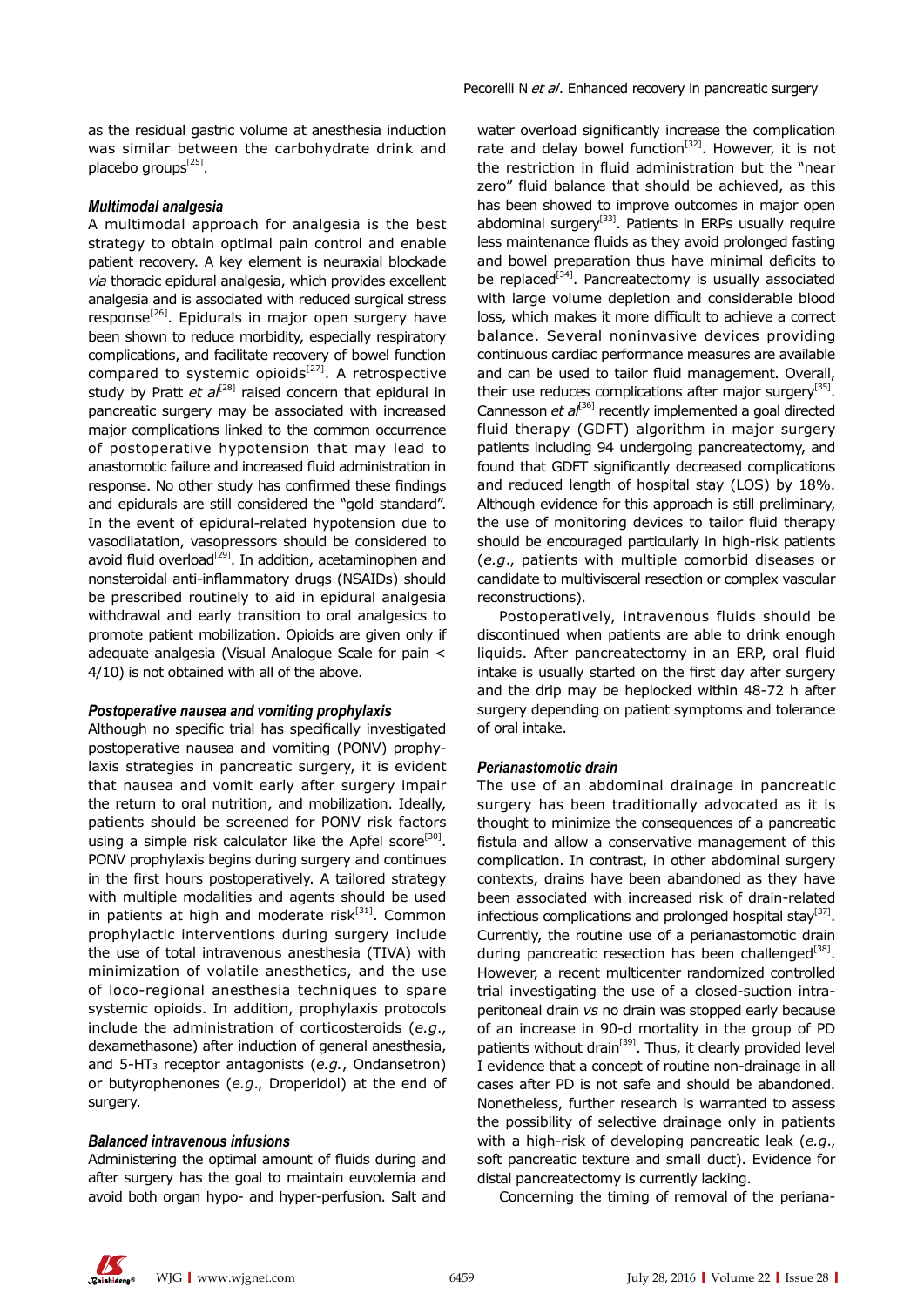stomotic drain, a randomized trial supports its early removal (*i.e*., on postoperative day 3) in patients at low risk of pancreatic fistula and low drain amylase value on postoperative day  $1^{[40]}$ . In this subgroup of patients, early removal was associated with a significantly decreased rate of pancreatic fistula, abdominal and pulmonary complications compared to patients with prolonged drainage. Until further data are available, systematic postoperative drainage and early removal in patients at low risk of pancreatic fistula (firm pancreas, wide pancreatic duct) is recommended $[41]$ .

## *Early oral nutrition*

Allowing normal food at will from the first day after surgery has been shown to be feasible and safe after pancreatic surgery<sup>[42]</sup>. A large RCT including nearly one hundred patients who underwent pancreatectomy found no advantage to withholding feeding compared to normal food<sup>[43]</sup>. Furthermore, in 2014 Gerritsen et al<sup>[44]</sup> showed that allowing early oral feeding immediately after PD compared to prolonged naso-jejunal tube feeding is associated with reduced time to adequate oral intake and shortened LOS. Patients should be informed that early satiety, decreased appetite, and ultimately delayed gastric emptying (DGE) are common symptoms after pancreatic surgery. Thus they should be advised to gradually increase the amount of food intake as tolerated. Abdominal complications including pancreatic fistula are very common after pancreatic resection, and they may impair oral intake for long. In this event, enteral tube feeding through nasojejunal catheters or jejunostomy should be preferred to parenteral nutrition<sup>[45]</sup>.

### *DGE prevention and gastrointestinal stimulation*

No prokinetic agent has been shown to successfully prevent delayed gastric emptying, which is defined as a functional gastroparesis causing the inability to tolerate oral diet and requiring nasogastric tube decompression<sup>[46]</sup>. Chewing sugar-free gum is a simple low cost intervention that decreases time to recovery of gastrointestinal function after colorectal surgery as part of an  $ERP^{[47]}$ . A recent small-size RCT carried out in PD patients found that chewing gum slightly accelerates the return to bowel function and to oral intake, but the data were not significant $[48]$ . Other authors have proposed the use of magnesium sulphate or lactulose in pancreatic surgery but few results other than safety have been reported $[42]$ . For pyloruspreserving PD, there is preliminary data suggesting that constructing the duodenojejunostomy in an antecolic (as opposed to a retrocolic) fashion reduces  $DGE^{[49]}$ .

## *Early mobilization*

It is well known that staying in bed leads to deconditioning that can largely be prevented by physical activity<sup>[50]</sup>. However, there is little evidence that the implementation of specific interventions to increase mobilization improves outcomes<sup>[51]</sup>. In the context of ERPs for colorectal surgery, being out of bed on the first postoperative days is an independent predictor of shorter hospital stav<sup>[52]</sup>. After pancreatic resection, due to the extent of surgical trauma, patients experience a prolonged recovery compared to other abdominal procedures. In addition, epidural-related hypotension is a common symptom limiting postoperative mobilization. However, mobilization out of bed should be scheduled early and adequate pain control provided to facilitate it.

## **OUTCOMES OF ENHANCED RECOVERY IN PANCREATIC SURGERY**

In recent years, reporting of clinical pathways for patients undergoing pancreatic resection has progressively increased. Early reports included retrospective single cohort studies $[42]$  and retrospective studies comparing newly implemented ERPs with historical cohorts<sup>[53-55]</sup>. They all focused on the feasibility and safety of implementing care pathways that included a limited number of perioperative interventions. Most of these studies only featured postoperative care elements such as multimodal analgesia, early return to oral diet and removal of tubes and drains, and scheduled mobilization. Compliance with the pathway seemed adequate, morbidity and readmission rates were low, and the authors concluded that this approach was safe, feasible, and promoted earlier discharge. In the following years, the number of publications on this topic, thus the number of patients and the experience with this type of approach increased but the quality of studies remained suboptimal. To date, there is still no report of a randomized clinical study, and no clinical study has been prospectively registered in an international trial registry.

Overall, seventeen trials<sup>[53-69]</sup> comparing ERPs to usual perioperative care in pancreatic surgery were published between 2000 and 2015. Table 2 reports the study design and characteristics of studies analyzed in this review. Only one study by Joliat *et al*<sup>[67]</sup> included a prospective ERP cohort, while all others performed a retrospective review comparing patients treated with a recently implemented ERP to historical controls. In a study from the Netherlands $[64]$ , the Authors also included an ERP-like group in which only a limited number of enhanced recovery elements were included.

The total number of patients included in the analyzed studies was 3220 (1576 ERP *vs* 1644 usual care). Study sample size ranged from 41 to 635 patients. Fourteen studies included PD patients, two of which also included total pancreatectomy patients. Only three studies investigated ERPs in the context of left pancreatectomy. This focus on PD is probably not only related to the greater proportion of patients who undergo this procedure compared

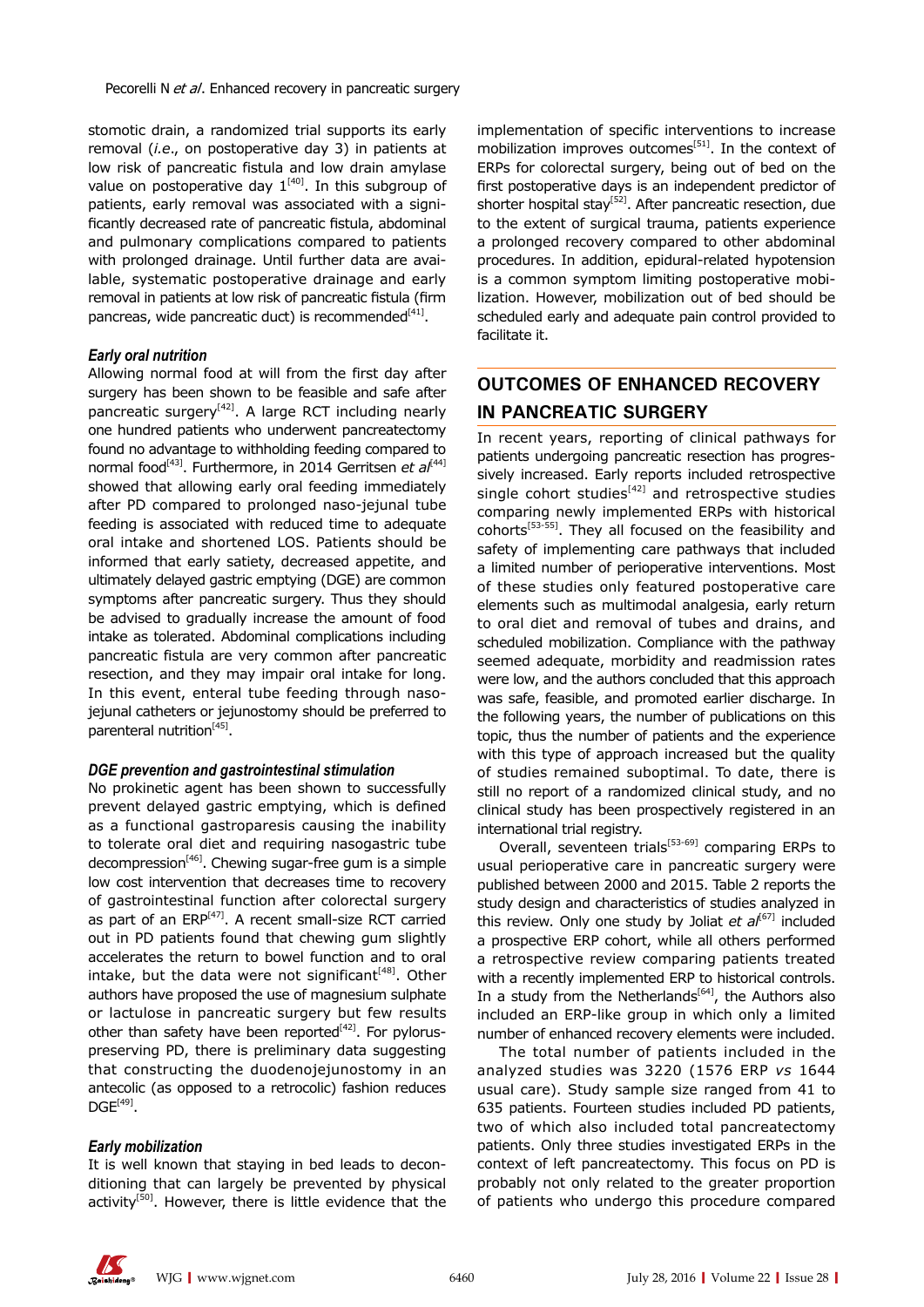## **Table 2 Study design and characteristics**

| <b>Study</b>                             | Year<br><b>Design</b> |                                  |            | Sample size | Type of   |
|------------------------------------------|-----------------------|----------------------------------|------------|-------------|-----------|
|                                          |                       |                                  | <b>ERP</b> | Control     | resection |
| Porter et al[53]                         | 2000                  | Retrospective<br>cohort          | 80         | 68          | PD, TP    |
| Vanounou et al <sup>[54]</sup>           | 2007                  | Retrospective<br>cohort          | 145        | 64          | <b>PD</b> |
| Kennedy et al <sup>[55]</sup>            | 2007                  | Retrospective<br>cohort          | 92         | 44          | PD, TP    |
| Balzano et al <sup>[56]</sup>            | 2008                  | Retrospective<br>cohort          | 252        | 252         | PD        |
| Kennedy et al[57]                        | 2009                  | Retrospective<br>cohort          | 71         | 40          | LP        |
| Nikfarjam et al <sup>[58]</sup>          | 2013                  | Retrospective<br>cohort          | 20         | 21          | PD        |
| Abu Hilal et al <sup>[59]</sup>          | 2013                  | Retrospective<br>cohort          | 24         | 20          | PD        |
| Braga et al <sup>[60]</sup>              | 2014                  | Retrospective<br>cohort          | 115        | 115         | PD        |
| Kobayashi et al<br><sup>[61]</sup>       | 2014                  | Retrospective<br>cohort          | 100        | 142         | PD        |
| Nussbaum et al <sup>[62]</sup>           | 2014                  | Retrospective<br>cohort          | 50         | 100         | LP        |
| Nussbaum et al <sup>[63]</sup>           | 2014                  | Retrospective<br>cohort          | 100        | 142         | PD        |
| Coolsen et al <sup>[64]</sup>            | 2014                  | Retrospective<br>cohort          | $144^{1}$  | 86          | <b>PD</b> |
| Shao et $al^{[65]}$                      | 2015                  | Retrospective<br>cohort          | 325        | 310         | PD        |
| Sutcliffe et al <sup>[66]</sup>          | 2015                  | Retrospective<br>cohort          | 65         | 65          | PD        |
| Joliat et al <sup>[67]</sup>             | 2015                  | Prospective<br>$\text{cohort}^2$ | 74         | 87          | PD        |
| Morales Soriano<br>et al <sup>[68]</sup> | 2015                  | Retrospective<br>cohort          | 41         | 44          | PD        |
| Richardson et al <sup>[69]</sup>         | 2015                  | Retrospective<br>cohort          | 22         | 44          | LP        |
|                                          |                       |                                  |            |             |           |

<sup>1</sup>Includes 47 patients treated with an enhanced recovery-like pathway; <sup>2</sup>Only the ERP group was prospective. PD: Pancreaticoduodenectomy; TP: Total pancreatectomy; LP: Left pancreatectomy.

to distal pancreatectomy, but also to the greater impact that this procedure has on patient recovery. In fact, PD is characterized by lengthy operative times, and extensive fluid and protein losses. At least three visceral anastomoses are fashioned leading to slower recovery of bowel function and obviously a greater chance of major complications compared to distal pancreatectomy. Laparoscopy was included in two out of three ERPs for patients undergoing distal pancreatectomy. In the context of enhanced recovery, laparoscopy has the potential to further accelerate recovery, as it has been shown for colorectal surgery<sup>[70]</sup>, but conclusive evidence is lacking on the outcomes following laparoscopic distal pancreatectomy compared to the open approach. However, several comparative nonrandomized studies have found that laparoscopy can shorten postoperative recovery compared to open surgery in terms of accelerated return to oral intake, recovery of bowel function and reduced  $LOS^{[71]}$ . The minimally invasive approach for PD, mainly laparoscopy, is slowly becoming more popular.

Pecorelli N et al. Enhanced recovery in pancreatic surgery

However, this procedure is technically demanding requiring long operative times and a steep learning curve[72-74]. Single-centre studies from high-volume institutions have demonstrated that laparoscopic PD is feasible and safe in patients with benign and malignant pancreatic lesions<sup>[75,76]</sup>. In their meta-analysis including only comparative cohort studies, de Rooij et al<sup>[77]</sup> found no difference in postoperative mortality, morbidity and pancreatic fistula rates. They also reported quicker postoperative recovery resulting in reduced LOS. Nonetheless, the level of evidence supporting laparoscopic PD remains low and limited to small nonrandomized series. Even fewer evidence is available for robotic surgery, which may potentially facilitate the transition from open surgery and shorten the learning curve. In addition, to our knowledge there is no series evaluating the results of minimally invasive PD in the context of an ERP.

### *The role of adherence to ERP elements*

In comparative studies analyzed in this review, a total of 17 individual elements aiming to enhance recovery after pancreatic resection were identified (Table 3). The number of elements used within each study ranged from 4 to 17 (median 9). The elements most frequently included were mostly part of postoperative care: standardized perianastomotic drain management (*n =*  17), omission or early removal of the nasogastric tube  $(n = 16)$ , early oral feeding  $(n = 16)$ , thromboembolic disease prophylaxis (*n =* 13), and early mobilization (*n =* 13).

Collecting information about adherence to the different care processes included in the ERP is important in order to understand outcomes and how to improve care. However, only a few studies reported the adherence to the individual ERP elements<sup>[59,60,67]</sup>. This confirms recent findings from Day *et al*<sup>[78]</sup> showing that the current standard of reporting in enhanced recovery trials is frequently incomplete, suggesting the need for guidelines for the design and reporting of such studies.

It is still unclear if there is an ideal combination of ERP items that should be implemented, what is the impact of overall adherence to the ERP and the relative contribution of each element included. Studies in colorectal surgery suggest that there is a dose-effect relationship between adherence and postoperative outcomes<sup>[79]</sup>. In pancreatic surgery patients, Braga *et al*[60] found that adherence was suboptimal for most of the postoperative interventions, especially perioperative fluid management and achievement of daily mobilization milestones. Notably, patients who experienced postoperative complications had a poor compliance early in the ERP pathway, suggesting that early low adherence may be associated with occurrence of postoperative complications. Sutcliffe et al<sup>[66]</sup> used a drain amylase cutoff of 350 U/L on the first day after surgery to stratify high- from low-risk PD patients and chose to implement only a limited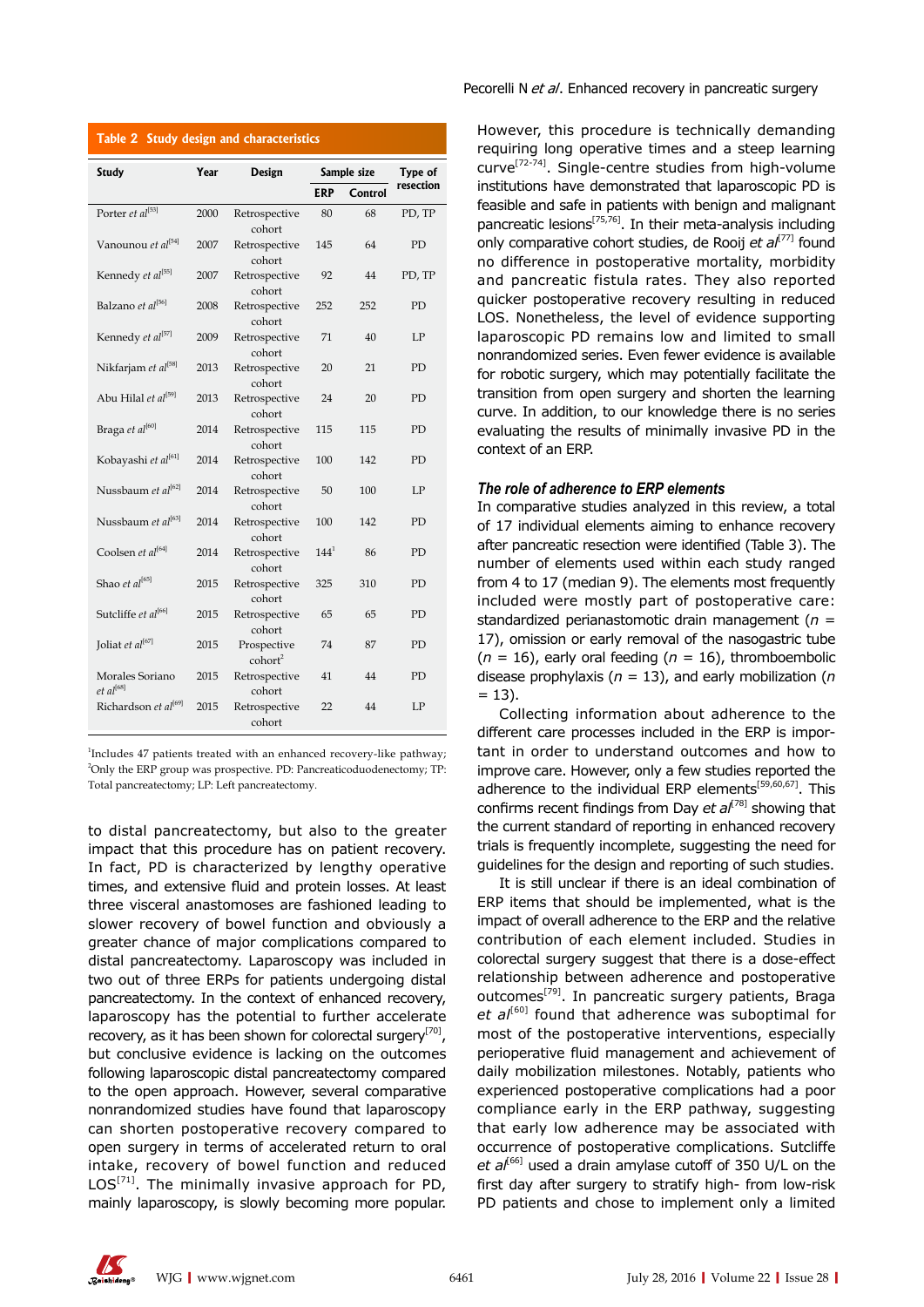| ֧֧֧֧֧ׅ֧֧ׅ֧֧֧֧֧֧֧֧֧֛֪֧֚֚֚֚֚֚֚֚֚֚֚֚֚֚֚֚֚֚֚֚֚֚֚֚֚֚֡֝֝֓֝֟֓֝֬֜֜֜֜֜֜֜֜֜֜ |
|--------------------------------------------------------------------|
| ĺ                                                                  |
|                                                                    |
|                                                                    |
|                                                                    |
|                                                                    |
|                                                                    |

| Study                                                                                                            |                             | Preoperative                                        |                                         |                          |                                      |                                               | Intraoperative                       |                               |                                            |                                         |                                            |                                               |                          | Postoperative                                                    |               |                               |                                  |  |
|------------------------------------------------------------------------------------------------------------------|-----------------------------|-----------------------------------------------------|-----------------------------------------|--------------------------|--------------------------------------|-----------------------------------------------|--------------------------------------|-------------------------------|--------------------------------------------|-----------------------------------------|--------------------------------------------|-----------------------------------------------|--------------------------|------------------------------------------------------------------|---------------|-------------------------------|----------------------------------|--|
|                                                                                                                  | education<br>Patient<br>and | counselling preparation<br>mechanical<br>bowel<br>ż | operative<br>fasting<br>Shorter<br>pre- | loading<br>drate         | Carbohy- Prophylactic<br>antibiotics | prophylaxis<br>boembolic<br>Throm-<br>disease | multimodal<br>Epidural/<br>analgesia | of nausea<br>vomiting<br>and  | hypothermia<br>Prevention Prevention<br>'ত | nasogastric<br>removal<br>tube<br>Early | of urinary<br>removal<br>catheter<br>Early | nuation of<br>disconti-<br>IV fluids<br>Early | Glycemic<br>control      | stomotic drain feeding<br>management<br>Standardized<br>periana- | Early<br>oral | mobili-<br>zation<br>Early    | Stimulation<br>function<br>of Gl |  |
| Porter et<br>$\epsilon$ $^{-1}$                                                                                  |                             |                                                     |                                         |                          |                                      |                                               |                                      |                               |                                            | 7                                       | 7                                          |                                               |                          | 7                                                                | 7             |                               |                                  |  |
| Vanounou<br>$et\,al^{\rm [S4]}$                                                                                  | $\overline{\phantom{1}}$    |                                                     |                                         |                          | 7                                    | >                                             |                                      |                               |                                            | 7                                       | 7                                          |                                               |                          | 7                                                                |               |                               |                                  |  |
| Kennedy et<br>$a l^{\rm [55]}$                                                                                   |                             |                                                     |                                         |                          | 7                                    | >                                             |                                      |                               |                                            | >                                       | 7                                          | ॽ                                             |                          |                                                                  | 7             |                               |                                  |  |
| Balzano et<br>$al^{\rm [56]}$                                                                                    | $\overline{\phantom{a}}$    |                                                     |                                         |                          | 7                                    | >                                             | 7                                    |                               |                                            | >                                       |                                            |                                               |                          |                                                                  | 7             | 7                             |                                  |  |
| Kennedy $et$ $\boldsymbol{a}l^{\left[ 57\right] }$                                                               |                             |                                                     |                                         |                          | 7                                    | 7                                             | 7                                    |                               |                                            | 7                                       | 7                                          | 7                                             |                          | ⊃                                                                | 7             | 7                             |                                  |  |
| Nikfarjam<br>$et\,a^{[58]}$                                                                                      | $\rightarrow$               |                                                     | $\overline{\phantom{0}}$                |                          | 7                                    | >                                             | 7                                    |                               |                                            | 7                                       | 7                                          | 7                                             |                          |                                                                  | 7             | 7                             | 7                                |  |
| Abu Hilal et<br>$\epsilon$ $\epsilon$                                                                            |                             |                                                     | $\overline{\phantom{a}}$                |                          |                                      | 7                                             |                                      |                               |                                            |                                         |                                            | 7                                             |                          | ⊃                                                                | 7             | 7                             | $\overline{\phantom{0}}$         |  |
| Braga et $\frac{a}{\sqrt{t}}$                                                                                    | $\overline{\phantom{0}}$    | 7                                                   | $\overline{\phantom{a}}$                |                          | 7                                    | 7                                             | 7                                    | $\overline{\phantom{a}}$      | $\overline{\phantom{a}}$                   | >                                       |                                            | 7                                             |                          | >                                                                | 7             | 7                             |                                  |  |
| Kobayashi<br>$et\,al^{\rm{[61]}}$                                                                                | $\overline{\phantom{a}}$    | ⇁                                                   | $\overline{\phantom{a}}$                |                          |                                      |                                               |                                      |                               |                                            | 7                                       |                                            |                                               |                          | ⊃                                                                | 7             |                               |                                  |  |
| Nussbaum<br>$et\;al^{[62]}$                                                                                      |                             |                                                     |                                         |                          | 7                                    |                                               |                                      |                               |                                            | >                                       | 7                                          | 7                                             |                          | ⊃                                                                | 7             | 7                             |                                  |  |
| Nussbaum<br>$et\,al^{[63]}$                                                                                      |                             |                                                     |                                         |                          | 7                                    | 7                                             | 7                                    |                               |                                            | >                                       | 7                                          | 7                                             |                          | >                                                                | 7             | 7                             |                                  |  |
| Coolsen et $\frac{d^{[64]}}{dt^{[64]}}$                                                                          | $\rightarrow$               |                                                     | $\overline{\phantom{a}}$                | $\overline{\phantom{0}}$ | >                                    | 7                                             | 7                                    |                               | 7                                          | 7                                       | 7                                          | 7                                             |                          | >                                                                | 7             | 7                             | $\overline{\phantom{a}}$         |  |
| Shao $et\,al^{[65]}$<br>Sutcliffe $et$ $\mathfrak{a}l^{\mathfrak{b}6}$                                           | $\rightarrow$               | ⇁                                                   | ⇁                                       | ⇁                        | 7                                    | >                                             | $\overline{\phantom{a}}$<br>7        | 7                             | ⇁                                          | ⇁<br>⊃                                  |                                            |                                               |                          | ><br>⊃                                                           | ><br>7        | 7                             |                                  |  |
| Joliat et $al^{[67]}$<br>Soriano et<br>Morales                                                                   | $\overline{\phantom{1}}$    | $\Rightarrow$<br>⇁                                  | $\Rightarrow$<br>7                      | $\overline{\phantom{1}}$ | $\Rightarrow$<br>7                   | $\overline{\phantom{a}}$                      | $\overline{\phantom{a}}$<br>7        | 7<br>$\overline{\phantom{a}}$ | $\Rightarrow$<br>7                         | ><br>>                                  | 7<br>7                                     | 7                                             | $\overline{\phantom{a}}$ | ><br>ॽ                                                           | 7<br>7        | 7<br>$\overline{\phantom{a}}$ | $\overline{\phantom{1}}$         |  |
| $\begin{array}{l} \text{Richardson} \\ \text{\it et} \ \textit{al}^{\text{(6)}} \end{array}$<br>$a l^{\rm [68]}$ | $\Rightarrow$               |                                                     | $\overline{\phantom{a}}$                | $\overline{\phantom{a}}$ |                                      |                                               |                                      |                               |                                            | 7                                       | 7                                          | 7                                             |                          |                                                                  | 7             | 7                             |                                  |  |

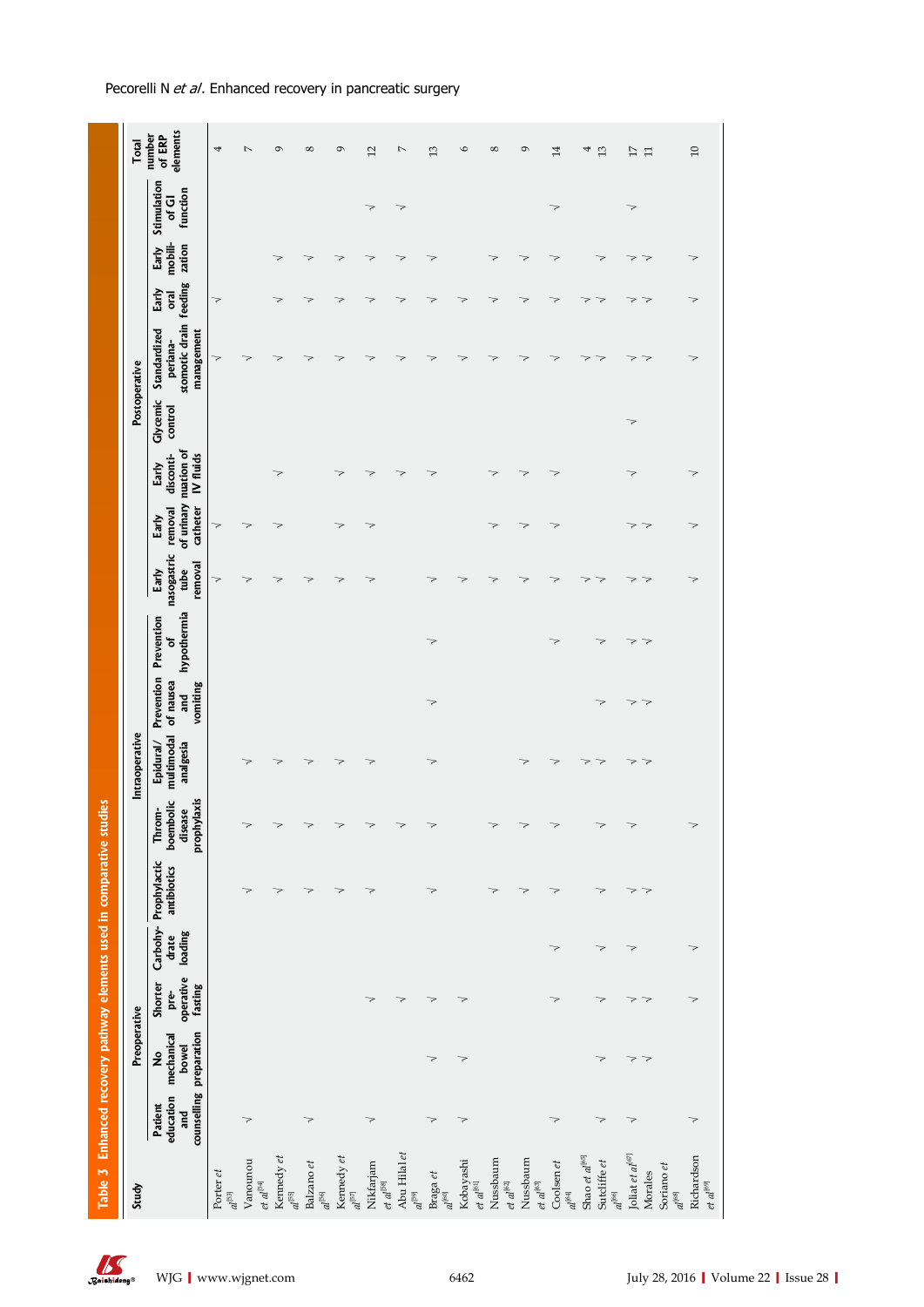| <b>Study</b>                          | Postoperative length of stay (d) |             |           |            | <b>Readmission rates</b> |           |
|---------------------------------------|----------------------------------|-------------|-----------|------------|--------------------------|-----------|
|                                       | <b>ERP</b>                       | Usual care  | $P$ value | <b>ERP</b> | Usual care               | $P$ value |
| Porter et al <sup>[53]</sup>          | 12                               | 15          | 0.001     | 10(15)     | 9(11)                    | 0.620     |
| Vanounou et al <sup>[54]</sup>        | 8                                | 8           | 0.357     | 13(9)      | 4(6)                     | 0.508     |
| Kennedy et al <sup>[55]</sup>         | 7                                | 13          | < 0.001   | 7(8)       | 3(7)                     | > 0.05    |
| Balzano et al <sup>[56]</sup>         | $13(7-110)$                      | $15(7-102)$ | < 0.001   | 18(7)      | 16(6)                    | 0.865     |
| Kennedy et al <sup>[57]</sup>         | Mean 7                           | Mean 10     | 0.037     | 5(7)       | 10(25)                   | 0.027     |
| Nikfarjam et al <sup>[58]</sup>       | $8(7-16)$                        | $14(8-29)$  | < 0.001   | 3(15)      | $\theta$                 | 0.107     |
| Abu Hilal et al <sup>[59]</sup>       | $8(7-13)$                        | $13(10-20)$ | 0.015     | 1(1)       | 2(8)                     | 0.583     |
| Braga et al <sup>[60]</sup>           | $11(5-51)$                       | $13(8-54)$  | 0.226     | 14(12)     | 12(10)                   | 0.835     |
| Kobayashi et al <sup>[61]</sup>       | $22 \pm 12$                      | $36 \pm 24$ | < 0.001   | 2(2)       | 2(2)                     | 0.689     |
| Nussbaum et al <sup>[62]</sup>        | $6(5-9)$                         | $7(5-9)$    | 0.026     | 15(30)     | 20(20)                   | 0.219     |
| Nussbaum et al <sup>[63]</sup>        | $11(8-18)$                       | $13(10-18)$ | 0.015     | 31(31)     | 36(25)                   | 0.850     |
| Coolsen et al <sup>[64]</sup>         | $14(7-83)$                       | $20(9-132)$ | < 0.050   | 11(13)     | 14(14)                   | <b>NR</b> |
| Shao et al <sup>[65]</sup>            | $14 \pm 7$                       | $18 \pm 8$  | < 0.001   | 43(13)     | 44 (14)                  | 0.725     |
| Sutcliffe et al <sup>[66]</sup>       | $9(4-70)$                        | $10(4-114)$ | 0.160     | 9(15)      | 5(8)                     | 0.260     |
| Joliat et $al^{[67]}$                 | $15(11-24)$                      | 19 (14-29)  | 0.029     | <b>NR</b>  | <b>NR</b>                | NR        |
| Morales Soriano et al <sup>[68]</sup> | $14 \pm 1.3$                     | $19 \pm 2$  | 0.014     | 9(10)      | 4(9)                     | > 0.05    |
| Richardson et al <sup>[69]</sup>      | $3(3-4)$                         | $6(5-10)$   | < 0.001   | 2(9)       | 8(18)                    | 0.476     |

## **Table 4 Postoperative length of stay and readmission rates**

Data for length of stay are reported as median (range or interquartile range) or mean ± SD. Data for readmission are reported as number of patients (%). ERP: Enhanced recovery pathway.

number of ERP elements in the high-risk group. Early oral intake, avoidance of nasogastric drainage, and early perianastomotic drain removal were only applied to low-risk patients. Although it is intuitive that high-risk patients will be more likely to develop postoperative morbidity and experience a slower recovery, with holding oral diet has been repeatedly shown to be unnecessary and to delay recovery after pancreatic surgery $[43,44]$ , while prolonging postoperative nasogastric drainage after elective abdominal surgery is a known risk factor for pulmonary complications and delayed return to bowel function<sup>[80]</sup>. Additionally, di Sebastiano *et al*[81] found that tolerating oral diet is an independent factor predicting early discharge within and ERP for PD. Studies published so far have shown that ERPs are safe and feasible in all elective patients undergoing pancreatic resection, including the elderly<sup>[82]</sup>. Thus it is not recommended to select patients for being treated within an ERP. Further studies are warranted to clarify the impact of adherence to the pathway and identify key elements associated with improved outcomes.

#### *Postoperative outcomes*

The most common postoperative outcome considered in studies evaluating enhanced recovery in pancreatic surgery was LOS. Despite being influenced by many non-clinical factors such as surgeon's preference, social situation, caregiver availability as well as distance from the hospital $[83]$ , LOS is an easy way to monitor outcomes within an institution as it relates to recovery, complications and costs. In addition, it is important to monitor hospital readmissions as discharging patients early may lead to misdiagnosed complications and increase the risk of patients returning to the emergency room and being readmitted early after

discharge<sup>[84]</sup>.

Table 4 shows LOS and readmissions for the studies analyzed in this review. The majority of the studies reported that primary LOS was significantly shorter when patients undergoing pancreatic resection were treated within an ERP with no increase in hospital readmissions. This corroborates with the results observed in other surgical populations $[10]$ . Differences in LOS between control and ERP groups varied from 1 to 14 d. It is important to observe that in studies where this difference was not significant<sup>[60,66]</sup>, subgroup analyses showed that in uncomplicated patients and patients experiencing minor complications, LOS was significantly shorter in the ERP compared to the usual care group.

Table 5 reports morbidity and mortality for the comparative studies analyzed. Complication rates ranged from 16% to 70%. Five of the sixteen studies reporting postoperative morbidity rates showed differences in overall complications when the control and ERP groups were compared. No difference was found in postoperative mortality. None of the studies reported differences in surgical complications between groups, while three studies<sup>[56,61,65]</sup> found a significant reduction in the occurrence of delayed gastric emptying. A meta-analysis of randomized controlled trials in colorectal surgery found that ERPs had a protective effect only on medical complications whereas surgical complications were similar to the usual care<sup>[85]</sup>. Compared to colectomy, pancreatectomy is associated with a higher rate of postoperative complications, often exceeding 50%. Most of these are surgical complications related to pancreatic fistula, which are unlikely to be influenced by the implementation of a care pathway as this does not modify relevant prognostic factors such as pancreatic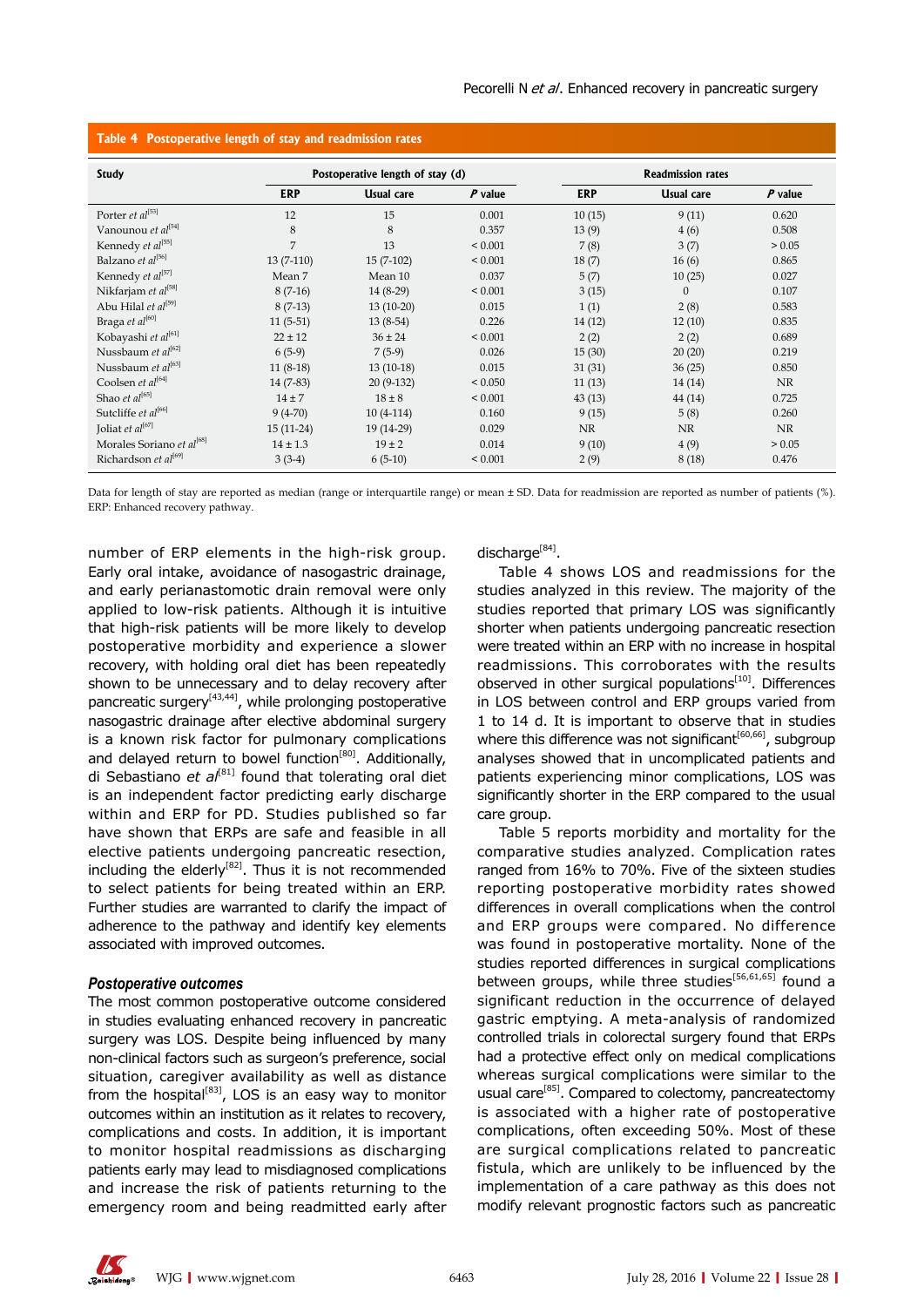## **Table 5 Morbidity and mortality rates**

| <b>Study</b>                          | <b>Complication rates</b> |            |             | <b>Mortality rates</b> |              |              |
|---------------------------------------|---------------------------|------------|-------------|------------------------|--------------|--------------|
|                                       | <b>ERP</b>                | Usual care | $P$ value   | <b>ERP</b>             | Usual care   | $P$ value    |
| Porter et al[53]                      | 56 (70)                   | 52(76)     | 0.210       | 2(3)                   | 1(1)         | 0.870        |
| Vanounou et al <sup>[54]</sup>        | 77 (54)                   | 40(62)     | 0.207       | 2(1)                   | 1(2)         | 0.918        |
| Kennedy et al <sup>[55]</sup>         | 34 (37)                   | 19 (44)    | > 0.05      | 1(1)                   | 1(2)         | > 0.05       |
| Balzano et al <sup>[56]</sup>         | 119 (47)                  | 148 (59)   | 0.014       | 9(4)                   | 7(3)         | 0.798        |
| Kennedy et al <sup>[57]</sup>         | 11(16)                    | 15(38)     | > 0.05      | 1(1)                   | 1(2)         | > 0.05       |
| Nikfarjam et al <sup>[58]</sup>       | <b>NR</b>                 | <b>NR</b>  |             | <b>NR</b>              | <b>NR</b>    |              |
| Abu Hilal et al <sup>[59]</sup>       | 8(40)                     | 6(67)      | 0.077       | $\mathbf{0}$           | $\mathbf{0}$ |              |
| Braga et al <sup>[60]</sup>           | 69 (60)                   | 76 (66)    | 0.339       | 4(4)                   | 4(4)         | $\mathbf{1}$ |
| Kobayashi et al<br>[61]               | 39 (39)                   | 54 (60)    | 0.004       | $\mathbf{0}$           | 1.1          | 0.957        |
| Nussbaum et al <sup>[62]</sup>        | 13(26)                    | 24 (24)    | 0.842       | $\mathbf{0}$           | $\mathbf{0}$ |              |
| Nussbaum et al <sup>[63]</sup>        | 43(43)                    | 53(41)     | 0.792       | 1(1)                   | 4(3)         | 0.651        |
| Coolsen et $al^{[64]}$                | 46 (53)                   | 48 (49)    | > 0.05      | 4(5)                   | 6(6)         | > 0.05       |
| Shao et al <sup>[65]</sup>            | 127 (39)                  | 173(55.8)  | ${}< 0.001$ | 40(12)                 | 53(17)       | NR           |
| Sutcliffe et al <sup>[66]</sup>       | 15(34)                    | 15(41)     | 0.650       | 2(3)                   | 2(3)         | $\mathbf{1}$ |
| Joliat et al <sup>[67]</sup>          | 50(68)                    | 71 (82)    | 0.046       | 3(4)                   | 4(5)         | $\mathbf{1}$ |
| Morales Soriano et al <sup>[68]</sup> | 12(30)                    | 24 (55)    | 0.029       | $\mathbf{0}$           | 2(2)         | > 0.05       |
| Richardson et al <sup>[69]</sup>      | 6(27)                     | 17 (39)    | 0.421       | $\mathbf{0}$           | $\mathbf{0}$ |              |

Data are reported as number of patients (%). ERP: Enhanced recovery pathway.

texture and duct diameter, and intraoperative blood  $loss<sup>[86]</sup>$ .

## *Costs*

Six studies analyzed hospital costs after the implementation of an ERP for pancreatic surgery<sup>[53,55,57,67,69]</sup>. Three of them found a significant decrease in cost following the implementation of an ERP<sup>[53,55,69]</sup>. All analyses were limited to in-hospital resources, and the most significant savings were due to a reduction in board and room costs because of reduction in LOS. Notably, Joliat *et al*<sup>[67]</sup> performed a cost minimization analysis where they also took into account the fixed costs for the implementation of the pathway including a full-time dedicated ERP nurse manager and the use of a specific ERP database. No significant difference was found in overall costs but savings occurred for anesthesia, operating room, medication and laboratory costs. It should be noted that no study compared indirect costs between patients treated within an ERP and usual care. As care pathways aim at improving patient recovery and they result in reduced LOS, we may hypothesize that societal costs including time spent away from work and need for prolonged home support may be reduced as well. In colorectal surgery patients, a prospective study found that patients managed with an ERP incurred in lower societal costs compared to a conventional care strategy<sup>[87]</sup>. After discharge, patients managed in the ERP experienced less productivity loss, had less caregiver burden and made fewer visits to outpatient health centers.

#### *Other postoperative outcomes*

In the context of ERPs for pancreatic surgery there is no study reporting recovery outcomes other than traditional short-term measures such as hospital LOS and complication rates, which are of interest for clinicians

but do not reflect the complexity of the recovery process and fail to capture patient's perspective. An alternative measure of in-hospital recovery may be obtained by assessing the time to achieve specific discharge criteria ("time to readiness for discharge")<sup>[88]</sup>. The main advantage of this measure is that only factors related to physiological recovery are considered, without the influence of organizational and personal factors that affect LOS. Moreover, in line with the principles of patient-centered care<sup>[89]</sup>, recent literature has advocated that postoperative recovery be measured using patientreported outcomes (reports of health coming directly from the patient without interpretation by others)<sup>[90]</sup>. The main advantage of using patient reported outcomes in the context of recovery is that they allow a broad assessment of health across various domains, engaging patients as the key stakeholders in the recovery process.

## **FUTURE DIRECTIONS**

We suggest that future research in this context should move in two directions: (1) designing studies with higher methodological quality to determine the impact of ERPs on postoperative outcomes and patient recovery after pancreatic resection; and (2) exploring the role of prehabilitation to optimize patients at highrisk of major complications.

Although non-randomized studies can yield relevant information when RCT data is not available, randomization is still the best approach to prevent selection bias in intervention studies. Therefore, it is our opinion that RCTs should be encouraged to provide convincing evidence about the role of ERPs in pancreatic resection patients. We do recognize that conducting RCTs to study complex interventions such as ERPs is challenging<sup>[91]</sup>, and that a relevant number of ERP

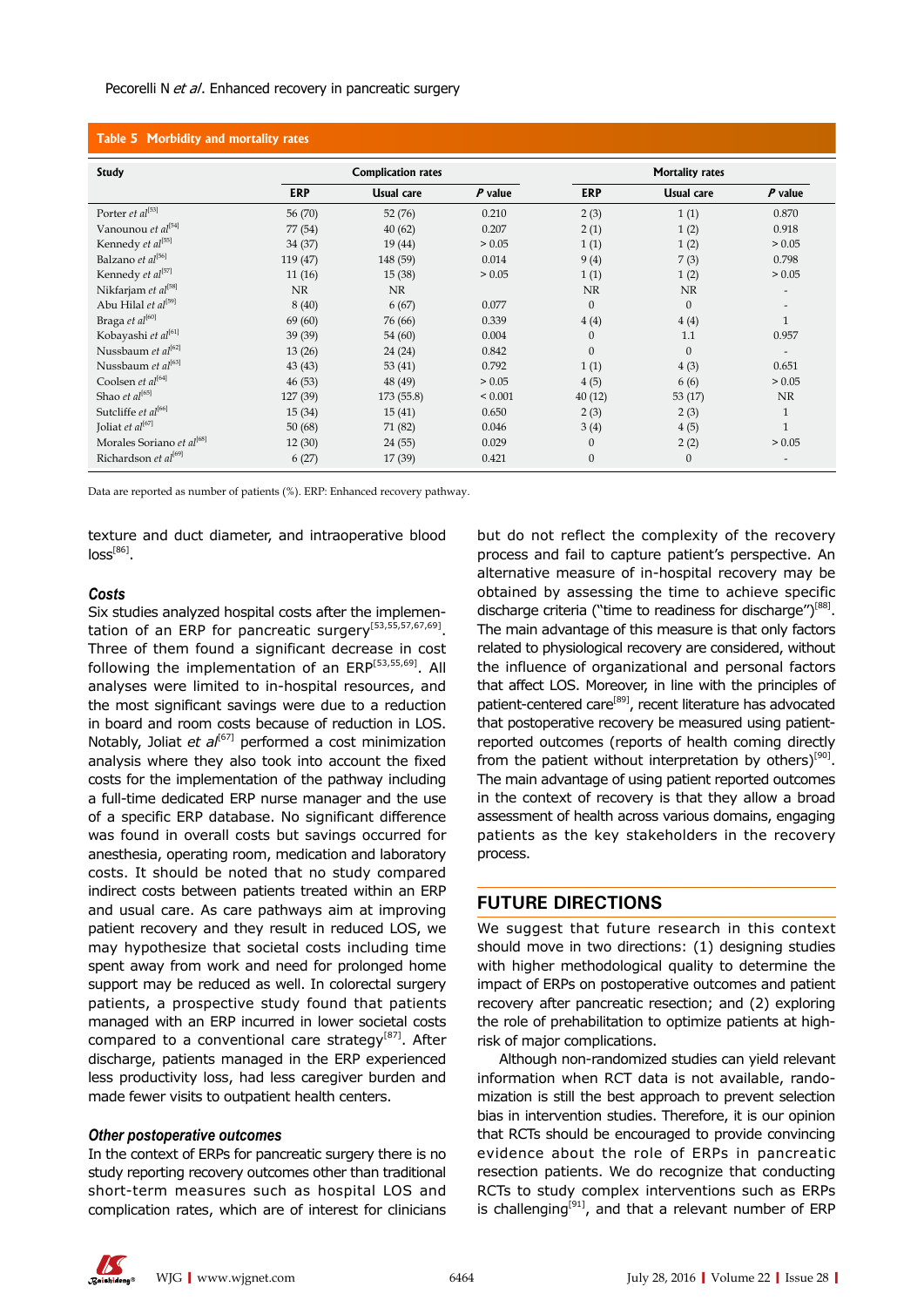interventions are now considered standard of care even in institutions where a formal ERP has not been implemented, but examples of well-conducted trials in other surgical populations show that it is possible<sup>[70,92]</sup>. In addition, all studies even if non-randomized, should be prospective and follow a structured reporting platform for enhanced recovery pathways as recently proposed<sup>[78]</sup>. Moreover, more relevant recovery outcomes including physiological variables (*e.g.*, postoperative stress response markers), long-term results and patient-reported outcomes should be investigated.

Recent literature reports scoring systems to predict patients at higher risk for major complications after pancreatic resection<sup>[5,86]</sup>. In addition, research advocates the assessment of body composition measures such as abdominal muscle area and visceral adiposity in cancer patients undergoing PD, as sarcopenic and visceral obese patients are at higher risk for pancreatic fistula and postoperative mortality<sup>[93,94]</sup>. High-risk patients could benefit from a prehabilitation program, which aims at improving patient's coexisting chronic disease therapy, nutritional status, and physical function through a multidisciplinary counseling involving multiple medical specialists, nutritionists and physiotherapists $[16,17]$ . Considering that systemic treatment with chemotherapy is virtually recommended at any stage of pancreatic cancer, patients at very high risk for postoperative mortality could even be shifted from upfront surgery to a tailored preoperative pathway including neoadjuvant chemotherapy<sup>[95]</sup> and a prehabilitation program. This would allow a greater proportion of patients to receive treatment compared to an adjuvant setting where about a quarter of patients are unable to undergo chemotherapy due to surgical complications, poor performance status, or comorbidity<sup>[96]</sup>. According to West *et al*<sup>[97]</sup>, a structured preoperative exercise program in patients undergoing neoadjuvant treatment for rectal cancer can improve patient physical fitness and reduce surgical risk. In the context of pancreatic surgery, the use of neoadjuvant therapy would potentially buy the time needed to carry out prehabilitation eventually leading to improved surgical and oncologic outcomes. Future studies are needed to verify the clinical effectiveness of prehabilitation in pancreatic cancer patients at high risk for postoperative morbidity and mortality, and test the feasibility of a combination of neoadjuvant treatment and a physical intervention in this setting.

## **CONCLUSION**

This review analyzed the state of the art of enhanced recovery pathways in pancreatic surgery. Although the amount of literature has grown exponentially in the last decade, the methodological quality of available studies is suboptimal. Most of the studies suggested that the use of ERP is safe and has the potential to reduce primary LOS and hospitalization costs. Well-designed trials are needed to provide conclusive evidence about

the role of ERPs in pancreatic surgery. Future studies should be prospective, follow recent recommendations for the reporting of enhanced recovery pathways and should also take into account more specific recovery outcomes such as physiological and patient reported outcomes.

#### **REFERENCES**

- 1 **Cameron JL**, He J. Two thousand consecutive pancreaticoduodenectomies. *J Am Coll Surg* 2015; **220**: 530-536 [PMID: 25724606 DOI: 10.1016/j.jamcollsurg.2014.12.031]
- 2 **Herter FP**, Cooperman AM, Ahlborn TN, Antinori C. Surgical experience with pancreatic and periampullary cancer. *Ann Surg* 1982; **195**: 274-281 [PMID: 6277259]
- 3 **Gooiker GA**, Lemmens VE, Besselink MG, Busch OR, Bonsing BA, Molenaar IQ, Tollenaar RA, de Hingh IH, Wouters MW. Impact of centralization of pancreatic cancer surgery on resection rates and survival. *Br J Surg* 2014; **101**: 1000-1005 [PMID: 24844590 DOI: 10.1002/bjs.9468]
- 4 **Ghaferi AA**, Osborne NH, Birkmeyer JD, Dimick JB. Hospital characteristics associated with failure to rescue from complications after pancreatectomy. *J Am Coll Surg* 2010; **211**: 325-330 [PMID: 20800188 DOI: 10.1016/j.jamcollsurg.2010.04.025]
- 5 **Uzunoglu FG**, Reeh M, Vettorazzi E, Ruschke T, Hannah P, Nentwich MF, Vashist YK, Bogoevski D, König A, Janot M, Gavazzi F, Zerbi A, Todaro V, Malleo G, Uhl W, Montorsi M, Bassi C, Izbicki JR, Bockhorn M. Preoperative Pancreatic Resection (PREPARE) score: a prospective multicenter-based morbidity risk score. *Ann Surg* 2014; **260**: 857-863; discussion 863-864 [PMID: 25243549 DOI: 10.1097/sla.0000000000000946]
- 6 **Eaton AA**, Gonen M, Karanicolas P, Jarnagin WR, D'Angelica MI, DeMatteo R, Kingham TP, Allen PJ. Health-Related Quality of Life After Pancreatectomy: Results From a Randomized Controlled Trial. *Ann Surg Oncol* 2016; **23**: 2137-2145 [PMID: 26786091 DOI: 10.1245/s10434-015-5077-z]
- Heerkens HD, Tseng DS, Lips IM, van Santvoort HC, Vriens MR, Hagendoorn J, Meijer GJ, Borel Rinkes IH, van Vulpen M, Molenaar IQ. Health-related quality of life after pancreatic resection for malignancy. *Br J Surg* 2016; **103**: 257-266 [PMID: 26785646 DOI: 10.1002/bjs.10032]
- 8 **Bardram L**, Funch-Jensen P, Jensen P, Crawford ME, Kehlet H. Recovery after laparoscopic colonic surgery with epidural analgesia, and early oral nutrition and mobilisation. *Lancet* 1995; **345**: 763-764 [PMID: 7891489]
- 9 **Kehlet H**, Wilmore DW. Evidence-based surgical care and the evolution of fast-track surgery. *Ann Surg* 2008; **248**: 189-198 [PMID: 18650627 DOI: 10.1097/SLA.0b013e31817f2c1a]
- 10 **Nicholson A**, Lowe MC, Parker J, Lewis SR, Alderson P, Smith AF. Systematic review and meta-analysis of enhanced recovery programmes in surgical patients. *Br J Surg* 2014; **101**: 172-188 [PMID: 24469618 DOI: 10.1002/bjs.9394]
- Lassen K, Coolsen MM, Slim K, Carli F, de Aguilar-Nascimento JE, Schäfer M, Parks RW, Fearon KC, Lobo DN, Demartines N, Braga M, Ljungqvist O, Dejong CH. Guidelines for perioperative care for pancreaticoduodenectomy: Enhanced Recovery After Surgery (ERAS®) Society recommendations. *World J Surg* 2013; **37**: 240-258 [PMID: 22956014 DOI: 10.1007/s00268-012-1771-1]
- 12 **Guyatt GH**, Oxman AD, Kunz R, Falck-Ytter Y, Vist GE, Liberati A, Schünemann HJ. Going from evidence to recommendations. *BMJ* 2008; **336**: 1049-1051 [PMID: 18467413 DOI: 10.1136/ bmj.39493.646875.AE]
- 13 **Kiecolt-Glaser JK**, Page GG, Marucha PT, MacCallum RC, Glaser R. Psychological influences on surgical recovery. Perspectives from psychoneuroimmunology. *Am Psychol* 1998; **53**: 1209-1218 [PMID: 9830373]
- 14 **Fredericks S**, Guruge S, Sidani S, Wan T. Postoperative patient education: a systematic review. *Clin Nurs Res* 2010; **19**: 144-164 [PMID: 20435785 DOI: 10.1177/1054773810365994]

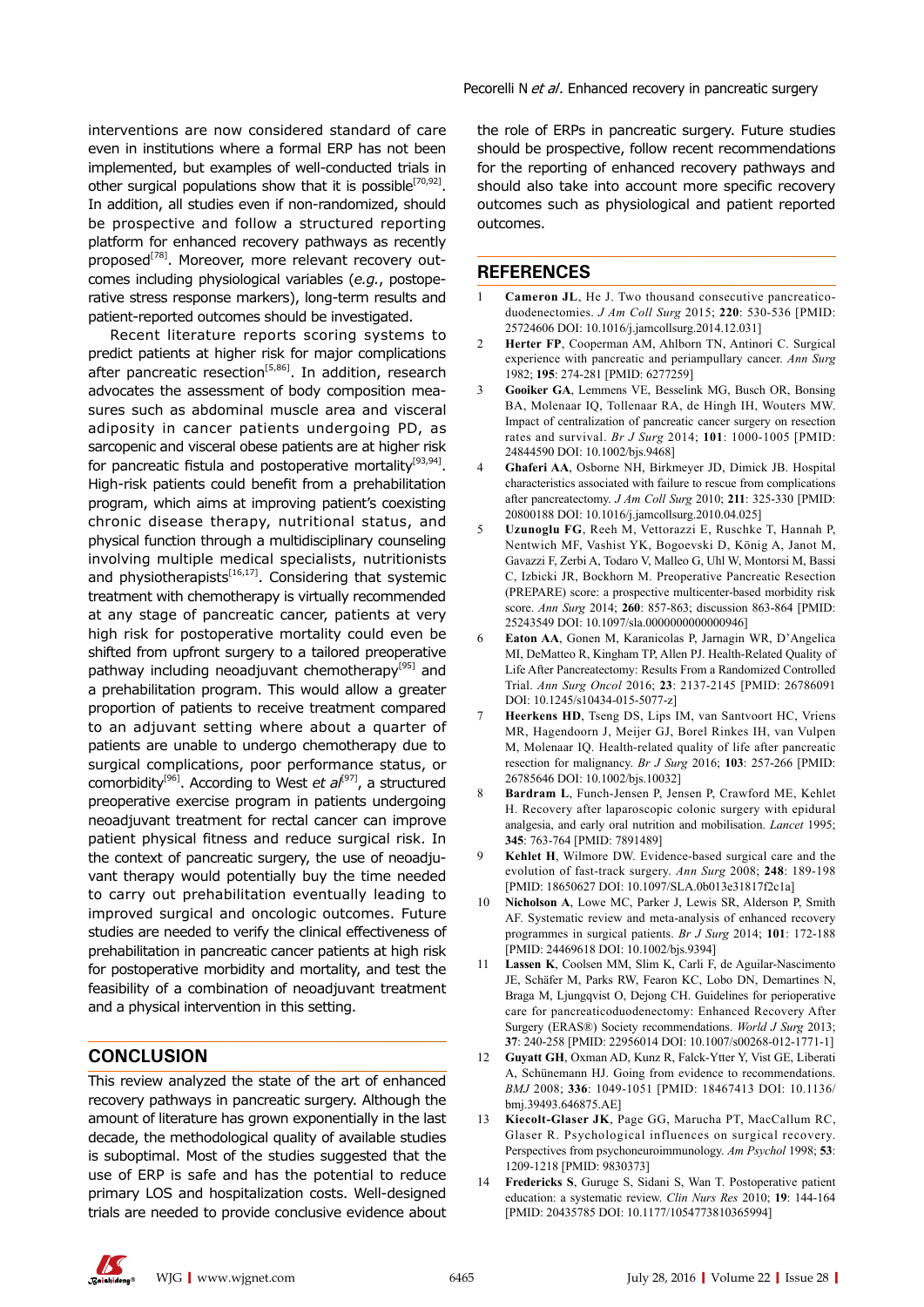- 15 **Snyder-Ramos SA**, Seintsch H, Böttiger BW, Motsch J, Martin E, Bauer M. Patient satisfaction and information gain after the preanesthetic visit: a comparison of face-to-face interview, brochure, and video. *Anesth Analg* 2005; **100**: 1753-1758 [PMID: 15920209 DOI: 10.1213/01.ane.0000153010.49776.e5]
- 16 **Glance LG**, Osler TM, Neuman MD. Redesigning surgical decision making for high-risk patients. *N Engl J Med* 2014; **370**: 1379-1381 [PMID: 24716679 DOI: 10.1056/NEJMp1315538]
- 17 **Li C**, Carli F, Lee L, Charlebois P, Stein B, Liberman AS, Kaneva P, Augustin B, Wongyingsinn M, Gamsa A, Kim do J, Vassiliou MC, Feldman LS. Impact of a trimodal prehabilitation program on functional recovery after colorectal cancer surgery: a pilot study. *Surg Endosc* 2013; **27**: 1072-1082 [PMID: 23052535 DOI: 10.1007/s00464-012-2560-5]
- 18 **Fang Y**, Gurusamy KS, Wang Q, Davidson BR, Lin H, Xie X, Wang C. Pre-operative biliary drainage for obstructive jaundice. *Cochrane Database Syst Rev* 2012; (**9**): CD005444 [PMID: 22972086 DOI: 10.1002/14651858.CD005444.pub3]
- 19 **van der Gaag NA**, Rauws EA, van Eijck CH, Bruno MJ, van der Harst E, Kubben FJ, Gerritsen JJ, Greve JW, Gerhards MF, de Hingh IH, Klinkenbijl JH, Nio CY, de Castro SM, Busch OR, van Gulik TM, Bossuyt PM, Gouma DJ. Preoperative biliary drainage for cancer of the head of the pancreas. *N Engl J Med* 2010; **362**: 129-137 [PMID: 20071702 DOI: 10.1056/NEJMoa0903230]
- 20 **Ravid S**, Spudich JA. Myosin heavy chain kinase from developed Dictyostelium cells. Purification and characterization. *J Biol Chem* 1989; **264**: 15144-15150 [PMID: 2549052 DOI: 10.1038/ bjc.2014.608]
- 21 **Ljungqvist O**. Insulin resistance and outcomes in surgery. *J Clin Endocrinol Metab* 2010; **95**: 4217-4219 [PMID: 20823470 DOI: 10.1210/jc.2010-1525]
- 22 **Ljungqvist O**, Søreide E. Preoperative fasting. *Br J Surg* 2003; **90**: 400-406 [PMID: 12673740 DOI: 10.1002/bjs.4066]
- 23 **Svanfeldt M**, Thorell A, Hausel J, Soop M, Nygren J, Ljungqvist O. Effect of "preoperative" oral carbohydrate treatment on insulin action--a randomised cross-over unblinded study in healthy subjects. *Clin Nutr* 2005; **24**: 815-821 [PMID: 15979768 DOI: 10.1016/j.clnu.2005.05.002]
- 24 **Smith MD**, McCall J, Plank L, Herbison GP, Soop M, Nygren J. Preoperative carbohydrate treatment for enhancing recovery after elective surgery. *Cochrane Database Syst Rev* 2014; (**8**): CD009161 [PMID: 25121931 DOI: 10.1002/14651858.CD009161. pub2]
- 25 **Braga M**, Bissolati M, Rocchetti S, Beneduce A, Pecorelli N, Di Carlo V. Oral preoperative antioxidants in pancreatic surgery: a double-blind, randomized, clinical trial. *Nutrition* 2012; **28**: 160-164 [PMID: 21890323 DOI: 10.1016/j.nut.2011.05.014]
- 26 **Uchida I**, Asoh T, Shirasaka C, Tsuji H. Effect of epidural analgesia on postoperative insulin resistance as evaluated by insulin clamp technique. *Br J Surg* 1988; **75**: 557-562 [PMID: 3293693]
- 27 **Pöpping DM**, Elia N, Van Aken HK, Marret E, Schug SA, Kranke P, Wenk M, Tramèr MR. Impact of epidural analgesia on mortality and morbidity after surgery: systematic review and meta-analysis of randomized controlled trials. *Ann Surg* 2014; **259**: 1056-1067 [PMID: 24096762 DOI: 10.1097/sla.0000000000000237]
- 28 **Pratt WB**, Steinbrook RA, Maithel SK, Vanounou T, Callery MP, Vollmer CM. Epidural analgesia for pancreatoduodenectomy: a critical appraisal. *J Gastrointest Surg* 2008; **12**: 1207-1220 [PMID: 18264686 DOI: 10.1007/s11605-008-0467-1]
- 29 **Hiltebrand LB**, Koepfli E, Kimberger O, Sigurdsson GH, Brandt S. Hypotension during fluid-restricted abdominal surgery: effects of norepinephrine treatment on regional and microcirculatory blood flow in the intestinal tract. *Anesthesiology* 2011; **114**: 557-564 [PMID: 21307765 DOI: 10.1097/ALN.0b013e31820bfc81]
- 30 **Apfel CC**, Greim CA, Haubitz I, Goepfert C, Usadel J, Sefrin P, Roewer N. A risk score to predict the probability of postoperative vomiting in adults. *Acta Anaesthesiol Scand* 1998; **42**: 495-501 [PMID: 9605363]
- 31 **Gan TJ**, Diemunsch P, Habib AS, Kovac A, Kranke P, Meyer TA,

Watcha M, Chung F, Angus S, Apfel CC, Bergese SD, Candiotti KA, Chan MT, Davis PJ, Hooper VD, Lagoo-Deenadayalan S, Myles P, Nezat G, Philip BK, Tramèr MR. Consensus guidelines for the management of postoperative nausea and vomiting. *Anesth Analg* 2014; **118**: 85-113 [PMID: 24356162 DOI: 10.1213/ ane.0000000000000002]

- 32 **Lobo DN**, Bostock KA, Neal KR, Perkins AC, Rowlands BJ, Allison SP. Effect of salt and water balance on recovery of gastrointestinal function after elective colonic resection: a randomised controlled trial. *Lancet* 2002; **359**: 1812-1818 [PMID: 12044376 DOI: 10.1016/ s0140-6736(02)08711-1]
- 33 **Varadhan KK**, Lobo DN. A meta-analysis of randomised controlled trials of intravenous fluid therapy in major elective open abdominal surgery: getting the balance right. *Proc Nutr Soc* 2010; **69**: 488-498 [PMID: 20515521 DOI: 10.1017/ s0029665110001734]
- Miller TE, Roche AM, Mythen M. Fluid management and goaldirected therapy as an adjunct to Enhanced Recovery After Surgery (ERAS). *Can J Anaesth* 2015; **62**: 158-168 [PMID: 25391735 DOI: 10.1007/s12630-014-0266-y]
- 35 **Navarro LH**, Bloomstone JA, Auler JO, Cannesson M, Rocca GD, Gan TJ, Kinsky M, Magder S, Miller TE, Mythen M, Perel A, Reuter DA, Pinsky MR, Kramer GC. Perioperative fluid therapy: a statement from the international Fluid Optimization Group. *Perioper Med* (Lond) 2015; **4**: 3 [PMID: 25897397 DOI: 10.1186/ s13741-015-0014-z]
- 36 **Cannesson M**, Ramsingh D, Rinehart J, Demirjian A, Vu T, Vakharia S, Imagawa D, Yu Z, Greenfield S, Kain Z. Perioperative goal-directed therapy and postoperative outcomes in patients undergoing high-risk abdominal surgery: a historical-prospective, comparative effectiveness study. *Crit Care* 2015; **19**: 261 [PMID: 26088649 DOI: 10.1186/s13054-015-0945-2]
- 37 **Wang Z**, Chen J, Su K, Dong Z. Abdominal drainage versus no drainage post-gastrectomy for gastric cancer. *Cochrane Database Syst Rev* 2015; (**5**): CD008788 [PMID: 25961741 DOI: 10.1002/14651858.CD008788.pub3]
- Peng S, Cheng Y, Yang C, Lu J, Wu S, Zhou R, Cheng N. Prophylactic abdominal drainage for pancreatic surgery. *Cochrane Database Syst Rev* 2015; (**8**): CD010583 [PMID: 26292656 DOI: 10.1002/14651858.CD010583.pub2]
- 39 **Van Buren G**, Bloomston M, Hughes SJ, Winter J, Behrman SW, Zyromski NJ, Vollmer C, Velanovich V, Riall T, Muscarella P, Trevino J, Nakeeb A, Schmidt CM, Behrns K, Ellison EC, Barakat O, Perry KA, Drebin J, House M, Abdel-Misih S, Silberfein EJ, Goldin S, Brown K, Mohammed S, Hodges SE, McElhany A, Issazadeh M, Jo E, Mo Q, Fisher WE. A randomized prospective multicenter trial of pancreaticoduodenectomy with and without routine intraperitoneal drainage. *Ann Surg* 2014; **259**: 605-612 [PMID: 24374513 DOI: 10.1097/SLA.0000000000000460]
- 40 **Bassi C**, Molinari E, Malleo G, Crippa S, Butturini G, Salvia R, Talamini G, Pederzoli P. Early versus late drain removal after standard pancreatic resections: results of a prospective randomized trial. *Ann Surg* 2010; **252**: 207-214 [PMID: 20622661 DOI: 10.1097/SLA.0b013e3181e61e88]
- 41 **Strobel O**, Büchler MW. Drainage after pancreaticoduodenectomy: controversy revitalized. *Ann Surg* 2014; **259**: 613-615 [PMID: 24603296 DOI: 10.1097/sla.0000000000000630]
- 42 **Berberat PO**, Ingold H, Gulbinas A, Kleeff J, Müller MW, Gutt C, Weigand M, Friess H, Büchler MW. Fast track--different implications in pancreatic surgery. *J Gastrointest Surg* 2007; **11**: 880-887 [PMID: 17440787 DOI: 10.1007/s11605-007-0167-2]
- 43 **Lassen K**, Kjaeve J, Fetveit T, Tranø G, Sigurdsson HK, Horn A, Revhaug A. Allowing normal food at will after major upper gastrointestinal surgery does not increase morbidity: a randomized multicenter trial. *Ann Surg* 2008; **247**: 721-729 [PMID: 18438106 DOI: 10.1097/SLA.0b013e31815cca68]
- 44 **Gerritsen A**, Wennink RA, Besselink MG, van Santvoort HC, Tseng DS, Steenhagen E, Borel Rinkes IH, Molenaar IQ. Early oral feeding after pancreatoduodenectomy enhances recovery without increasing morbidity. *HPB* (Oxford) 2014; **16**: 656-664 [PMID: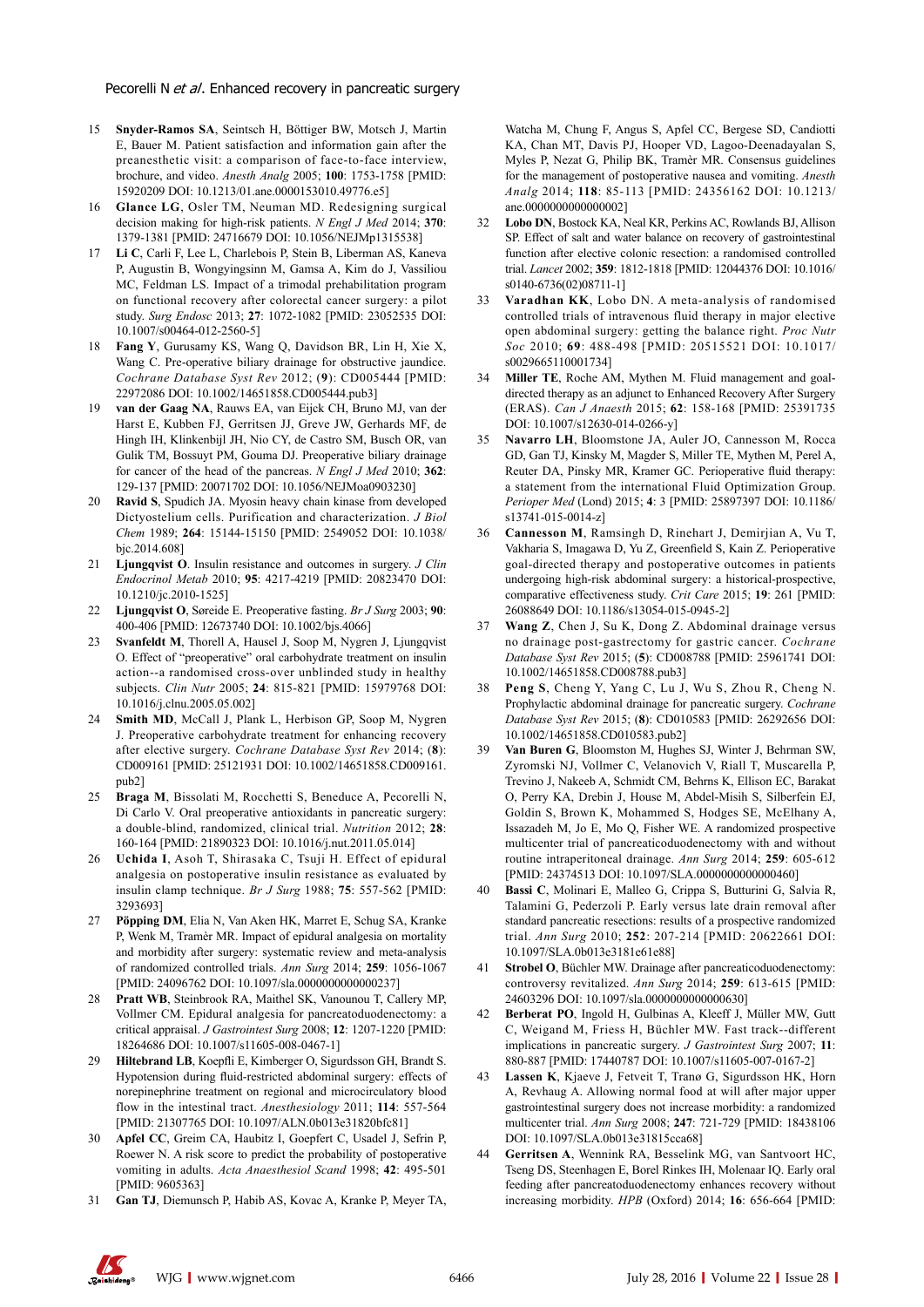24308458 DOI: 10.1111/hpb.12197]

- 45 **Gianotti L**, Meier R, Lobo DN, Bassi C, Dejong CH, Ockenga J, Irtun O, MacFie J. ESPEN Guidelines on Parenteral Nutrition: pancreas. *Clin Nutr* 2009; **28**: 428-435 [PMID: 19464771 DOI: 10.1016/j.clnu.2009.04.003]
- 46 **Wente MN**, Bassi C, Dervenis C, Fingerhut A, Gouma DJ, Izbicki JR, Neoptolemos JP, Padbury RT, Sarr MG, Traverso LW, Yeo CJ, Büchler MW. Delayed gastric emptying (DGE) after pancreatic surgery: a suggested definition by the International Study Group of Pancreatic Surgery (ISGPS). *Surgery* 2007; **142**: 761-768 [PMID: 17981197 DOI: 10.1016/j.surg.2007.05.005]
- 47 **Short V**, Herbert G, Perry R, Atkinson C, Ness AR, Penfold C, Thomas S, Andersen HK, Lewis SJ. Chewing gum for postoperative recovery of gastrointestinal function. *Cochrane Database Syst Rev* 2015; (**2**): CD006506 [PMID: 25914904 DOI: 10.1002/14651858. CD006506.pub3]
- 48 **Andersson T**, Bjerså K, Falk K, Olsén MF. Effects of chewing gum against postoperative ileus after pancreaticoduodenectomy--a randomized controlled trial. *BMC Res Notes* 2015; **8**: 37 [PMID: 25886536 DOI: 10.1186/s13104-015-0996-0]
- 49 **Bell R**, Pandanaboyana S, Shah N, Bartlett A, Windsor JA, Smith AM. Meta-analysis of antecolic versus retrocolic gastric reconstruction after a pylorus-preserving pancreatoduodenectomy. *HPB* (Oxford) 2015; **17**: 202-208 [PMID: 25267428 DOI: 10.1111/ hpb.12344]
- 50 **Convertino VA**. Cardiovascular consequences of bed rest: effect on maximal oxygen uptake. *Med Sci Sports Exerc* 1997; **29**: 191-196 [PMID: 9044222]
- 51 **Castelino T**, Fiore JF, Niculiseanu P, Landry T, Augustin B, Feldman LS. The effect of early mobilization protocols on postoperative outcomes following abdominal and thoracic surgery: A systematic review. *Surgery* 2016; **159**: 991-1003 [PMID: 26804821 DOI: 10.1016/j.surg.2015.11.029]
- 52 **Maessen J**, Dejong CH, Hausel J, Nygren J, Lassen K, Andersen J, Kessels AG, Revhaug A, Kehlet H, Ljungqvist O, Fearon KC, von Meyenfeldt MF. A protocol is not enough to implement an enhanced recovery programme for colorectal resection. *Br J Surg* 2007; **94**: 224-231 [PMID: 17205493 DOI: 10.1002/bjs.5468]
- 53 **Porter GA**, Pisters PW, Mansyur C, Bisanz A, Reyna K, Stanford P, Lee JE, Evans DB. Cost and utilization impact of a clinical pathway for patients undergoing pancreaticoduodenectomy. *Ann Surg Oncol* 2000; **7**: 484-489 [PMID: 10947015]
- 54 **Vanounou T**, Pratt W, Fischer JE, Vollmer CM, Callery MP. Deviation-based cost modeling: a novel model to evaluate the clinical and economic impact of clinical pathways. *J Am Coll Surg* 2007; **204**: 570-579 [PMID: 17382215 DOI: 10.1016/j.jamcollsurg .2007.01.025]
- 55 **Kennedy EP**, Rosato EL, Sauter PK, Rosenberg LM, Doria C, Marino IR, Chojnacki KA, Berger AC, Yeo CJ. Initiation of a critical pathway for pancreaticoduodenectomy at an academic institution--the first step in multidisciplinary team building. *J Am Coll Surg* 2007; **204**: 917-923; discussion 923-924 [PMID: 17481510 DOI: 10.1016/j.jamcollsurg.2007.01.057]
- 56 **Balzano G**, Zerbi A, Braga M, Rocchetti S, Beneduce AA, Di Carlo V. Fast-track recovery programme after pancreaticoduodenectomy reduces delayed gastric emptying. *Br J Surg* 2008; **95**: 1387-1393 [PMID: 18844251 DOI: 10.1002/bjs.6324]
- 57 **Kennedy EP**, Grenda TR, Sauter PK, Rosato EL, Chojnacki KA, Rosato FE, Profeta BC, Doria C, Berger AC, Yeo CJ. Implementation of a critical pathway for distal pancreatectomy at an academic institution. *J Gastrointest Surg* 2009; **13**: 938-944 [PMID: 19190968 DOI: 10.1007/s11605-009-0803-0]
- 58 **Nikfarjam M**, Weinberg L, Low N, Fink MA, Muralidharan V, Houli N, Starkey G, Jones R, Christophi C. A fast track recovery program significantly reduces hospital length of stay following uncomplicated pancreaticoduodenectomy. *JOP* 2013; **14**: 63-70 [PMID: 23306337 DOI: 10.6092/1590-8577/1223]
- 59 **Abu Hilal M**, Di Fabio F, Badran A, Alsaati H, Clarke H, Fecher I, Armstrong TH, Johnson CD, Pearce NW. Implementation of enhanced recovery programme after pancreatoduodenectomy:

a single-centre UK pilot study. *Pancreatology* 2013; **13**: 58-62 [PMID: 23395571 DOI: 10.1016/j.pan.2012.11.312]

- 60 **Braga M**, Pecorelli N, Ariotti R, Capretti G, Greco M, Balzano G, Castoldi R, Beretta L. Enhanced recovery after surgery pathway in patients undergoing pancreaticoduodenectomy. *World J Surg* 2014; **38**: 2960-2966 [PMID: 24870390 DOI: 10.1007/ s00268-014-2653-5]
- 61 **Kobayashi S**, Ooshima R, Koizumi S, Katayama M, Sakurai J, Watanabe T, Nakano H, Imaizumi T, Otsubo T. Perioperative care with fast-track management in patients undergoing pancreaticoduodenectomy. *World J Surg* 2014; **38**: 2430-2437 [PMID: 24692004 DOI: 10.1007/s00268-014-2548-5]
- 62 **Nussbaum DP**, Penne K, Speicher PJ, Stinnett SS, Perez A, White RR, Clary BM, Tyler DS, Blazer DG. The role of clinical care pathways: an experience with distal pancreatectomy. *J Surg Res* 2014; **190**: 64-71 [PMID: 24666986 DOI: 10.1016/ j.jss.2014.02.026]
- 63 **Nussbaum DP**, Penne K, Stinnett SS, Speicher PJ, Cocieru A, Blazer DG, Zani S, Clary BM, Tyler DS, White RR. A standardized care plan is associated with shorter hospital length of stay in patients undergoing pancreaticoduodenectomy. *J Surg Res* 2015; **193**: 237-245 [PMID: 25062813 DOI: 10.1016/j.jss.2014.06.036]
- 64 **Coolsen MM**, van Dam RM, Chigharoe A, Olde Damink SW, Dejong CH. Improving outcome after pancreaticoduodenectomy: experiences with implementing an enhanced recovery after surgery (ERAS) program. *Dig Surg* 2014; **31**: 177-184 [PMID: 25097014 DOI: 10.1159/000363583]
- Shao Z, Jin G, Ji W, Shen L, Hu X. The role of fast-track surgery in pancreaticoduodenectomy: a retrospective cohort study of 635 consecutive resections. *Int J Surg* 2015; **15**: 129-133 [PMID: 25615646 DOI: 10.1016/j.ijsu.2015.01.007]
- 66 **Sutcliffe RP**, Hamoui M, Isaac J, Marudanayagam R, Mirza DF, Muiesan P, Roberts JK. Implementation of an Enhanced Recovery Pathway After Pancreaticoduodenectomy in Patients with Low Drain Fluid Amylase. *World J Surg* 2015; **39**: 2023-2030 [PMID: 25809067 DOI: 10.1007/s00268-015-3051-3]
- 67 **Joliat GR**, Labgaa I, Petermann D, Hübner M, Griesser AC, Demartines N, Schäfer M. Cost-benefit analysis of an enhanced recovery protocol for pancreaticoduodenectomy. *Br J Surg* 2015; **102**: 1676-1683 [PMID: 26492489 DOI: 10.1002/bjs.9957]
- 68 **Morales Soriano R**, Esteve Pérez N, Tejada Gavela S, Cuadrado García Á, Rodríguez Pino JC, Morón Canis JM, Molina Romero X, Muñoz Pérez J, González Argente X. Outcomes of an enhanced recovery after surgery programme for pancreaticoduodenectomy. *Cir Esp* 2015; **93**: 509-515 [PMID: 26072690 DOI: 10.1016/ j.ciresp.2015.04.009]
- 69 **Richardson J**, Di Fabio F, Clarke H, Bajalan M, Davids J, Abu Hilal M. Implementation of enhanced recovery programme for laparoscopic distal pancreatectomy: feasibility, safety and cost analysis. *Pancreatology* 2015; **15**: 185-190 [PMID: 25641674 DOI: 10.1016/j.pan.2015.01.002]
- 70 **Vlug MS**, Wind J, Hollmann MW, Ubbink DT, Cense HA, Engel AF, Gerhards MF, van Wagensveld BA, van der Zaag ES, van Geloven AA, Sprangers MA, Cuesta MA, Bemelman WA. Laparoscopy in combination with fast track multimodal management is the best perioperative strategy in patients undergoing colonic surgery: a randomized clinical trial (LAFA-study). *Ann Surg* 2011; **254**: 868-875 [PMID: 21597360 DOI: 10.1097/ SLA.0b013e31821fd1ce]
- 71 **Mehrabi A**, Hafezi M, Arvin J, Esmaeilzadeh M, Garoussi C, Emami G, Kössler-Ebs J, Müller-Stich BP, Büchler MW, Hackert T, Diener MK. A systematic review and meta-analysis of laparoscopic versus open distal pancreatectomy for benign and malignant lesions of the pancreas: it's time to randomize. *Surgery* 2015; **157**: 45-55 [PMID: 25482464 DOI: 10.1016/j.surg.2014.06.081]
- Tan CL, Zhang H, Peng B, Li KZ. Outcome and costs of laparoscopic pancreaticoduodenectomy during the initial learning curve vs laparotomy. *World J Gastroenterol* 2015; **21**: 5311-5319 [PMID: 25954105 DOI: 10.3748/wjg.v21.i17.5311]
- 73 **Speicher PJ**, Nussbaum DP, White RR, Zani S, Mosca PJ,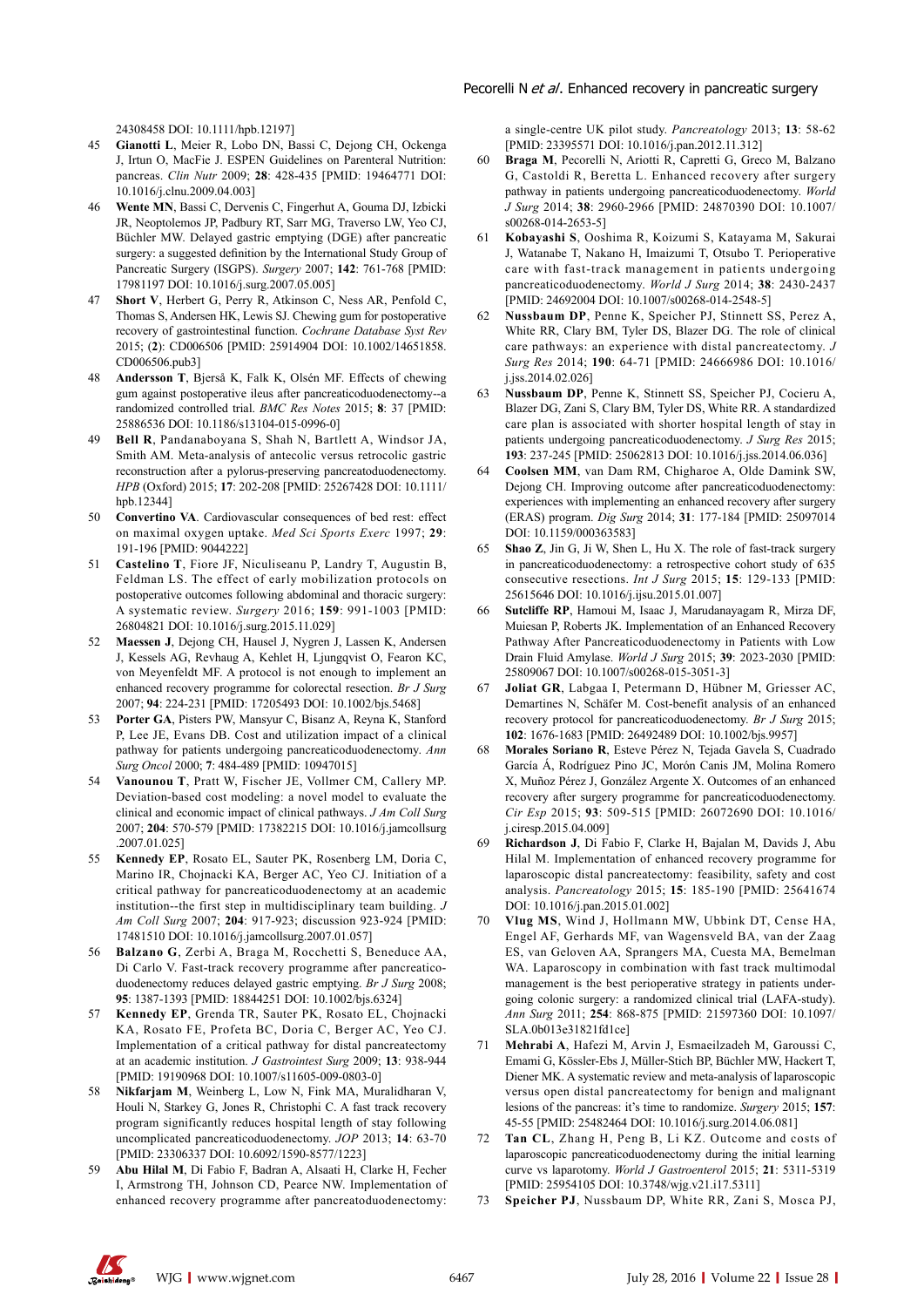Blazer DG, Clary BM, Pappas TN, Tyler DS, Perez A. Defining the learning curve for team-based laparoscopic pancreaticoduodenectomy. *Ann Surg Oncol* 2014; **21**: 4014-4019 [PMID: 24923222 DOI: 10.1245/s10434-014-3839-7]

- 74 **Song KB**, Kim SC, Hwang DW, Lee JH, Lee DJ, Lee JW, Park KM, Lee YJ. Matched Case-Control Analysis Comparing Laparoscopic and Open Pylorus-preserving Pancreaticoduodenectomy in Patients With Periampullary Tumors. *Ann Surg* 2015; **262**: 146-155 [PMID: 25563866 DOI: 10.1097/sla.0000000000001079]
- Kendrick ML, Cusati D. Total laparoscopic pancreaticoduodenectomy: feasibility and outcome in an early experience. *Arch Surg* 2010; **145**: 19-23 [PMID: 20083750 DOI: 10.1001/ archsurg.2009.243]
- 76 **Asbun HJ**, Stauffer JA. Laparoscopic vs open pancreaticoduodenectomy: overall outcomes and severity of complications using the Accordion Severity Grading System. *J Am Coll Surg* 2012; **215**: 810-819 [PMID: 22999327 DOI: 10.1016/j.jamcollsurg .2012.08.006]
- de Rooij T, Lu MZ, Steen MW, Gerhards MF, Dijkgraaf MG, Busch OR, Lips DJ, Festen S, Besselink MG; Dutch Pancreatic Cancer Group Minimally Invasive Versus Open Pancreatoduodenectomy: Systematic Review and Meta-analysis of Comparative Cohort and Registry Studies. *Ann Surg* 2016; Epub ahead of print [PMID: 26863398 DOI: 10.1097/sla.0000000000001660]
- 78 **Day RW**, Fielder S, Calhoun J, Kehlet H, Gottumukkala V, Aloia TA. Incomplete reporting of enhanced recovery elements and its impact on achieving quality improvement. *Br J Surg* 2015; **102**: 1594-1602 [PMID: 26364714 DOI: 10.1002/bjs.9918]
- 79 **Gustafsson UO**, Hausel J, Thorell A, Ljungqvist O, Soop M, Nygren J. Adherence to the enhanced recovery after surgery protocol and outcomes after colorectal cancer surgery. *Arch Surg* 2011; **146**: 571-577 [PMID: 21242424 DOI: 10.1001/ archsurg.2010.309]
- 80 **Nelson R**, Edwards S, Tse B. Prophylactic nasogastric decompression after abdominal surgery. *Cochrane Database Syst Rev* 2007; (**3**): CD004929 [PMID: 17636780 DOI: 10.1002/14651858.CD004929. pub3]
- 81 **di Sebastiano P**, Festa L, De Bonis A, Ciuffreda A, Valvano MR, Andriulli A, di Mola FF. A modified fast-track program for pancreatic surgery: a prospective single-center experience. *Langenbecks Arch Surg* 2011; **396**: 345-351 [PMID: 20703500 DOI: 10.1007/s00423-010-0707-1]
- 82 **Partelli S**, Crippa S, Castagnani R, Ruffo G, Marmorale C, Franconi AM, De Angelis C, Falconi M. Evaluation of an enhanced recovery protocol after pancreaticoduodenectomy in elderly patients. *HPB* (Oxford) 2016; **18**: 153-158 [PMID: 26902134 DOI: 10.1016/j.hpb.2015.09.009]
- 83 **Neville A**, Lee L, Antonescu I, Mayo NE, Vassiliou MC, Fried GM, Feldman LS. Systematic review of outcomes used to evaluate enhanced recovery after surgery. *Br J Surg* 2014; **101**: 159-170 [PMID: 24469616 DOI: 10.1002/bjs.9324]
- 84 **Wind J**, Hofland J, Preckel B, Hollmann MW, Bossuyt PM, Gouma DJ, van Berge Henegouwen MI, Fuhring JW, Dejong CH, van Dam RM, Cuesta MA, Noordhuis A, de Jong D, van Zalingen E, Engel AF, Goei TH, de Stoppelaar IE, van Tets WF, van Wagensveld BA, Swart A, van den Elsen MJ, Gerhards MF, de Wit LT, Siepel MA, van Geloven AA, Juttmann JW, Clevers W, Bemelman WA. Perioperative strategy in colonic surgery; LAparoscopy and/or FAst track multimodal management versus standard care (LAFA trial). *BMC Surg* 2006; **6**: 16 [PMID: 17134506 DOI: 10.1186/1471-2482-6-16]
- 85 **Greco M**, Capretti G, Beretta L, Gemma M, Pecorelli N, Braga M. Enhanced recovery program in colorectal surgery: a meta-analysis of randomized controlled trials. *World J Surg* 2014; **38**: 1531-1541 [PMID: 24368573 DOI: 10.1007/s00268-013-2416-8]
- 86 **Braga M**, Capretti G, Pecorelli N, Balzano G, Doglioni C, Ariotti R, Di Carlo V. A prognostic score to predict major complications after pancreaticoduodenectomy. *Ann Surg* 2011; **254**: 702-707; discussion 707-708 [PMID: 22042466 DOI: 10.1097/ SLA.0b013e31823598fb]
- Lee L, Mata J, Ghitulescu GA, Boutros M, Charlebois P, Stein B, Liberman AS, Fried GM, Morin N, Carli F, Latimer E, Feldman LS. Cost-effectiveness of Enhanced Recovery Versus Conventional Perioperative Management for Colorectal Surgery. *Ann Surg* 2015; **262**: 1026-1033 [PMID: 25371130 DOI: 10.1097/ sla.0000000000001019]
- 88 **Fiore JF**, Faragher IG, Bialocerkowski A, Browning L, Denehy L. Time to readiness for discharge is a valid and reliable measure of short-term recovery after colorectal surgery. *World J Surg* 2013; **37**: 2927-2934 [PMID: 24101012 DOI: 10.1007/s00268-013-2208-1]
- 89 **Selby JV**, Beal AC, Frank L. The Patient-Centered Outcomes Research Institute (PCORI) national priorities for research and initial research agenda. *JAMA* 2012; **307**: 1583-1584 [PMID: 22511682 DOI: 10.1001/jama.2012.500]
- 90 **Feldman LS**, Lee L, Fiore J. What outcomes are important in the assessment of Enhanced Recovery After Surgery (ERAS) pathways? *Can J Anaesth* 2015; **62**: 120-130 [PMID: 25391733 DOI: 10.1007/s12630-014-0263-1]
- Lassen K, H<sub>o</sub>ye A, Myrmel T. Randomised trials in surgery: the burden of evidence. *Rev Recent Clin Trials* 2012; **7**: 244-248 [PMID: 22621283]
- 92 **Jones C**, Kelliher L, Dickinson M, Riga A, Worthington T, Scott MJ, Vandrevala T, Fry CH, Karanjia N, Quiney N. Randomized clinical trial on enhanced recovery versus standard care following open liver resection. *Br J Surg* 2013; **100**: 1015-1024 [PMID: 23696477 DOI: 10.1002/bjs.9165]
- 93 **Pecorelli N**, Carrara G, De Cobelli F, Cristel G, Damascelli A, Balzano G, Beretta L, Braga M. Effect of sarcopenia and visceral obesity on mortality and pancreatic fistula following pancreatic cancer surgery. *Br J Surg* 2016; **103**: 434-442 [PMID: 26780231 DOI: 10.1002/bjs.10063]
- 94 **Kirihara Y**, Takahashi N, Hashimoto Y, Sclabas GM, Khan S, Moriya T, Sakagami J, Huebner M, Sarr MG, Farnell MB. Prediction of pancreatic anastomotic failure after pancreatoduodenectomy: the use of preoperative, quantitative computed tomography to measure remnant pancreatic volume and body composition. *Ann Surg* 2013; **257**: 512-519 [PMID: 23241871 DOI: 10.1097/SLA.0b013e31827827d0]
- 95 **Sutton JM**, Abbott DE. Neoadjuvant therapy for pancreas cancer: past lessons and future therapies. *World J Gastroenterol* 2014; **20**: 15564-15579 [PMID: 25400440 DOI: 10.3748/wjg.v20.i42.15564]
- Spitz FR, Abbruzzese JL, Lee JE, Pisters PW, Lowy AM, Fenoglio CJ, Cleary KR, Janjan NA, Goswitz MS, Rich TA, Evans DB. Preoperative and postoperative chemoradiation strategies in patients treated with pancreaticoduodenectomy for adenocarcinoma of the pancreas. *J Clin Oncol* 1997; **15**: 928-937 [PMID: 9060530]
- West MA, Loughney L, Lythgoe D, Barben CP, Sripadam R, Kemp GJ, Grocott MP, Jack S. Effect of prehabilitation on objectively measured physical fitness after neoadjuvant treatment in preoperative rectal cancer patients: a blinded interventional pilot study. *Br J Anaesth* 2015; **114**: 244-251 [PMID: 25274049 DOI: 10.1093/bja/aeu318]

**P- Reviewer:** Kokosis G, Wani IA **S- Editor**: Yu J **L- Editor**: A **E- Editor**: Ma S